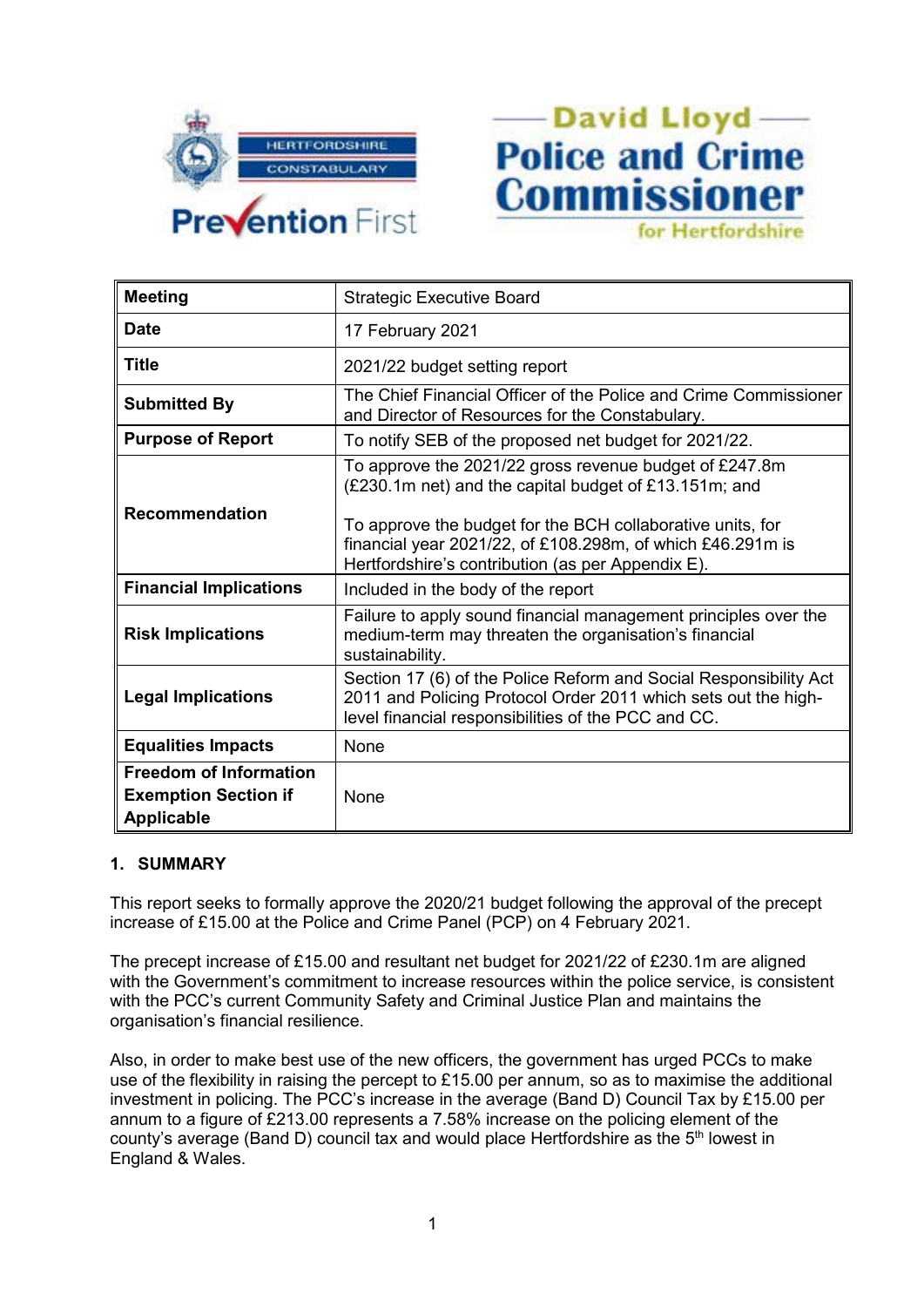The organisation has a legal duty, under Section 44 of the Local Government Finance Act 1992, to set a balanced, realistic and financially sustainable budget each year and furthermore must ensure that it has adequate reserves to remain viable, stable and effective in the medium to long term. The table below shows the calculation for the net budget and precepting requirement for 2021/22.

| Table 1                                      |           |
|----------------------------------------------|-----------|
| <b>Budget Heading</b>                        | £m        |
| <b>Net Budget 2020/21</b>                    | 217.342   |
| Standstill costs                             | 3.601     |
| Savings                                      | (1.508)   |
| Investment & Growth                          | 10.616    |
| <b>Net Budget 2021/22</b>                    | 230.051   |
| Less Home Office Settlement Grants           | (126.835) |
| <b>Less Additional Core Grant</b>            | (7.351)   |
| <b>Plus Collection Fund deficit</b>          | 0.072     |
| Council Tax Precept Requirement for 2021/22  | 95.937    |
| Estimated number of band D properties (No.)  | 450,409   |
| 2021/22 Band D Precept requirement £ p.a.    | 213.00    |
| Current Band D Precept (2019/20) £ per annum | 198.00    |
| Increase required £ per annum                | 15.00     |
| Increase required % per annum                | 7.58%     |

The movement from the 2021/22 Gross to Net budget is shown below:

| <b>Gross to Net Budget</b>          | £m    |
|-------------------------------------|-------|
| <b>Gross Budget</b>                 | 247.8 |
| Fees & Charges                      | (8.2) |
| <b>Other Grants</b>                 | (8.8) |
| <b>Local Authority PCSO funding</b> | (0.8) |
| <b>Reserves</b>                     | (0.0) |
| <b>Net Budget</b>                   | 230.1 |

# **2. 2021/22 POLICE FINANCE SETTLEMENT**

<u>.</u>

The 2021/22 Provisional Settlement was announced on 17 December 2020 and the deadline for responses is 15 January 2021. The final settlement was laid before Parliament on 4 February and approved on 10 February 2021. The settlement follows the one-year spending review (SR20<sup>[1](#page-1-0)</sup>) and takes place with a backdrop of severe economic difficulties due to the ongoing Coronavirus Pandemic, as well as uncertainty around Brexit. The main elements of the Settlement are set-out below:

<span id="page-1-0"></span><sup>1</sup> 25 November 2020 https://www.gov.uk/government/publications/spending-review-2020-documents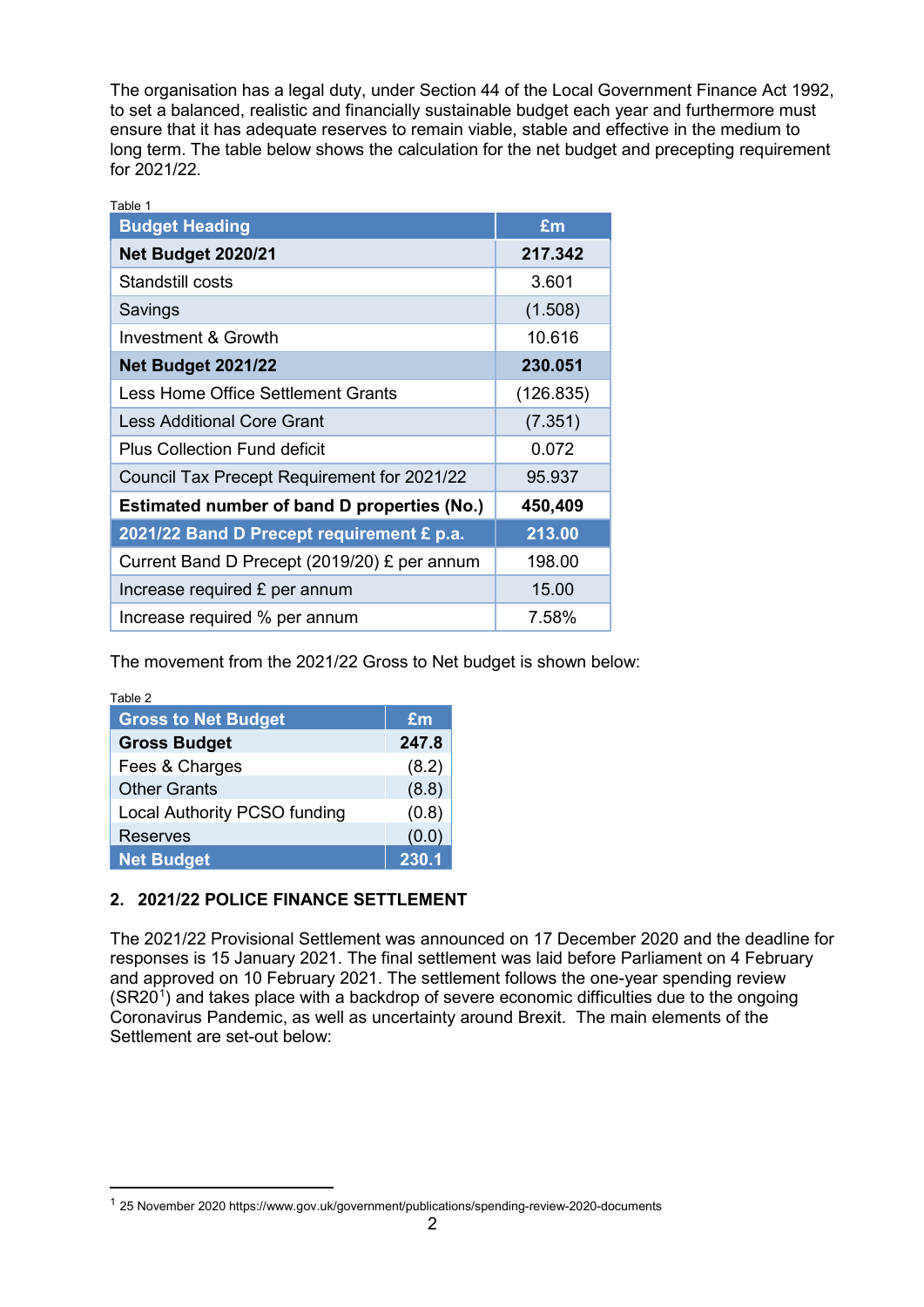# **i. Core Grant**

The Government's Core Funding (made up of Police Grant, Ex-DCLG grant) settlement provided additional non-ringfenced grant of £7.351m, which will increase the total core grant to  $£123.958m<sup>2</sup>$ .

In addition, the settlement also 'baselined' the specific pension grant of which Hertfordshire's share is £2.024m; which is a contribution towards the increased police pension employer contribution rates that arose in 2019/20. It also confirmed that the £10.228m of ring-fenced council tax legacy grant that Hertfordshire currently receives will be retained in 2021/22.

## **ii. Specific Grant – Uplift Funding**

As part of the uplift of officer numbers, grant funding totalling £1.526m is earmarked specifically for the uplift programme. This will allow the Constabulary to increase police officer establishment by 90 by end of March 2022 to achieve its 2.190 FTE<sup>[3](#page-2-1)</sup> uplift target. In order to achieve the existing officer establishment of 2,100 officers the Constabulary has increased recruitment in the current year and is further increasing recruitment to exceed the projected level of turnover and retirements, enabling a steady increase in officer numbers throughout the year. As a result of this increased level of recruitment there will be a marked increase in Student Officers and during the coming year the Chief Constable will review the deployment of officers, building in a greater emphasis on prevention work, in order to inform the roll-out of the 'uplifted' officer numbers into local policing teams.

|                                                  | 2019/20<br><b>FTE</b> | 2020/21<br><b>FTE</b> | 2021/22<br><b>FTE</b> | 2022/23<br>FTE. |
|--------------------------------------------------|-----------------------|-----------------------|-----------------------|-----------------|
| <b>PUP Split Ratio</b>                           | 10%                   | 20%                   | 30%                   | 40%             |
| Herts Police Officer uplift target (cumulative)  | 31                    | .91                   | 181                   | 305             |
| Herts Police Officer uplift target (annual)      | 31                    | 60                    | 90 <sup>4</sup>       | 124             |
| Herts accelerated PUP police officer recruitment |                       |                       | 77                    | (77)            |
| Year-end Police Officer establishment            | 2,040                 | 2,100                 | 2,267                 | 2,3145          |

#### **iii. Capital Grant**

Table 3

<u>.</u>

The Hertfordshire allocation for element of funding remains the same as 2020-21 at £0.157m.

#### **iv. Ministry of Justice (MoJ) Grants**

In addition to the Home Office settlement funding outlined above the PCC also receives grant from the MoJ for commissioning victims' services and for 2021/22 the allocations will continue to be distributed according to the 2018 population estimates, which equates to £1.384m for **Hertfordshire** 

<span id="page-2-0"></span><sup>2</sup> Excludes Legacy Council Tax Grants of £10.228m

<span id="page-2-1"></span> $3$  Does not include accelerated recruitment of additional 77 officers

<span id="page-2-2"></span><sup>4</sup> Comprises 86 local officers plus 4 regional officers

<span id="page-2-3"></span><sup>5</sup> Based upon original estimated PUP target of 305 and assumes support of Government uplift program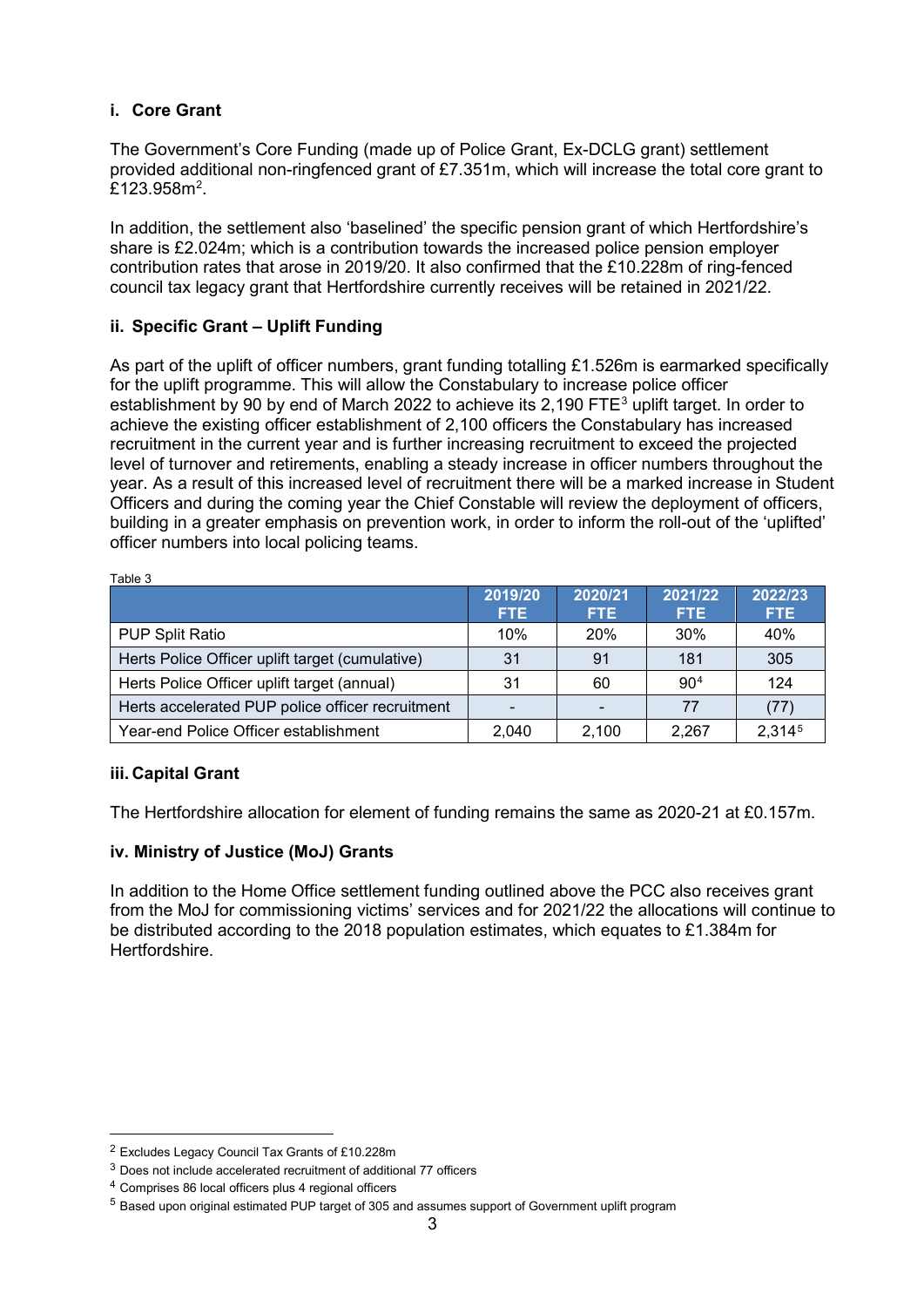# **3. PRECEPT**

In addition to grant funding the Government confirmed precept flexibility of up to £15, before a referendum is required which will generate additional income of £6.756m, however after factoring in a  $0.58\%$ <sup>[6](#page-3-0)</sup> decrease in tax base (2,631 properties) and the negative movement on the collection fund, the total council tax income will increase by £5.362m on the previous year, as illustrated below.

| Table 4                                | £m      |
|----------------------------------------|---------|
| Precept increase                       | 6.756   |
| Tax base decrease                      | (0.521) |
| Collection fund reduction <sup>7</sup> | (0.873) |
| <b>Total Council Tax increase</b>      | 5.362   |

#### **a. Taxbase**

The taxbase is calculated by the billing authorities by converting all properties to Band D equivalents and making assumptions about the levels of discounts to be offered and the amount of tax to be collected. The final council tax base and collection fund balance estimates for Council Tax will be provided by the districts in late January. The figures below are based on information provided by districts during the Autumn.

There are a number of variables which impact the net taxbase position used for the calculation of Council Tax receipts, but the main movements in variables are explained below:

- Growth in households a reduced rate of growth has been achieved in the last 12 months due to the impact of the pandemic; and subsequent lockdown and working restrictions which continue to be in place. For the 12 months to September 2020 there has been an increase of 0.8% in billable properties;
- Increase in claimants of Council Tax Support (CTS) due to the pandemic, and the impact on the economy and the higher rate of unemployment, more residents are qualifying for CTS in paying their Council Tax bill. By Q2 of 2020/21 working age claimants in Hertfordshire had increased by 8.2% over the 12-month period (as illustrated in Appendix A); and
- Reduced rates of collection the forecasted collection rate across all billing authorities has fallen by an average 0.50% to 98.1%.

| Table 4a                  |                          |                          |
|---------------------------|--------------------------|--------------------------|
| <b>Council</b>            | 2020/21 Collection Rates | 2021/22 Collection Rates |
| <b>Broxbourne</b>         | 98.0%                    | 95.0%                    |
| Dacorum                   | 99.4%                    | 99.4%                    |
| <b>East Hertfordshire</b> | 98.9%                    | 98.9%                    |
| <b>Hertsmere</b>          | 98.0%                    | 98.0%                    |
| North Hertfordshire       | 99.0%                    | 99.0%                    |
| <b>St Albans</b>          | 99.0%                    | 97.5%                    |
| Stevenage                 | 98.3%                    | 98.3%                    |
| <b>Three Rivers</b>       | 99.0%                    | 99.0%                    |
| Watford                   | 97.0%                    | 97.0%                    |
| Welwyn Hatfield           | 99.4%                    | 99.4%                    |
| <b>Average</b>            | 98.6%                    | 98.1%                    |

<span id="page-3-0"></span><sup>6</sup> PCP report taxbase was 0.64%

-

<span id="page-3-1"></span><sup>7</sup> Movement from £0.801m surplus to £0.073m deficit (after profiling over 3 years).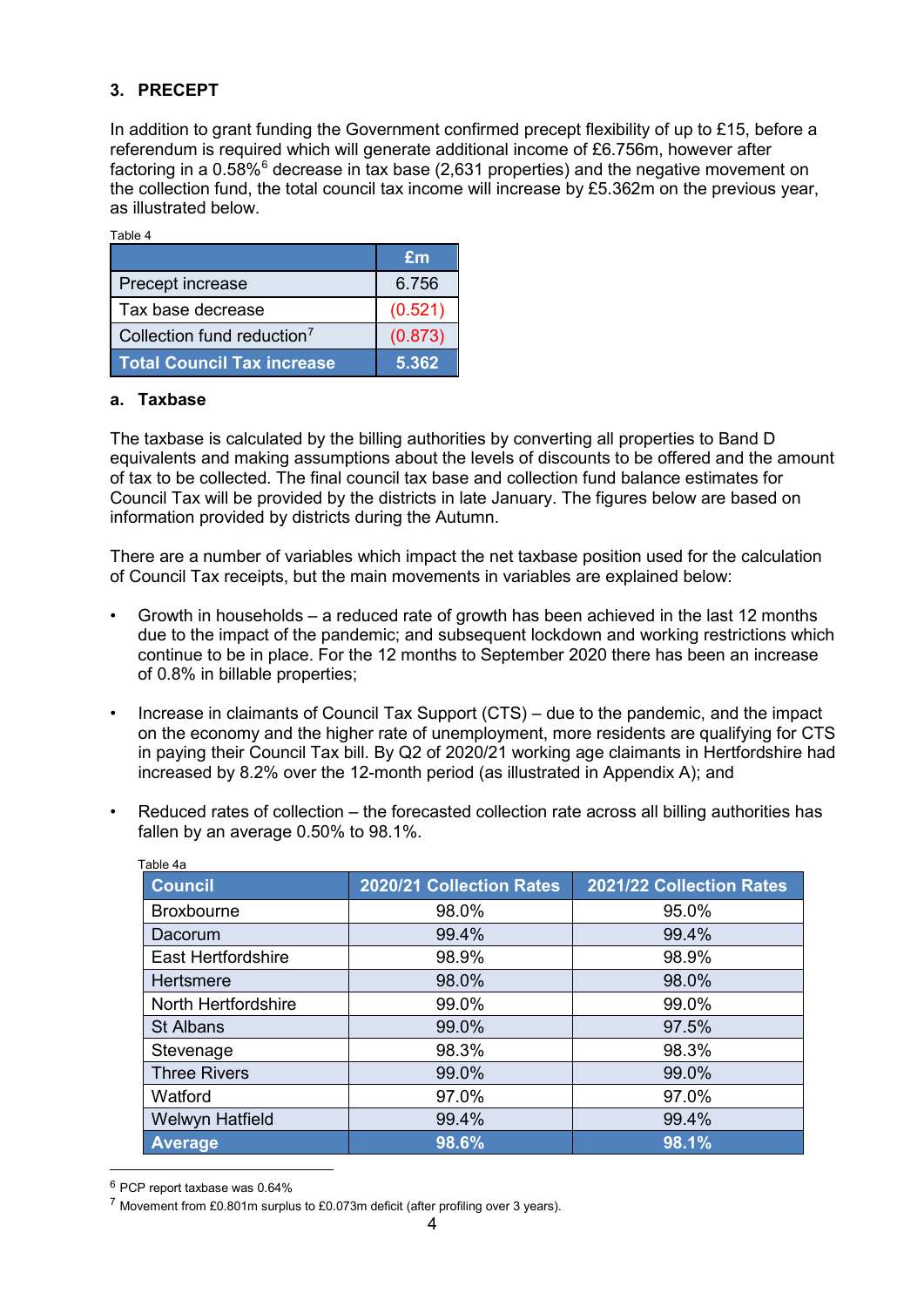In total, the final estimate of the 2021/22 taxbase for the PCC is  $450,409^8$  $450,409^8$  Band D equivalent properties; this represents an annual decrease of 2,631 properties or 0.58%, as the table below illustrates.

| <b>Hertfordshire Boroughs &amp; Districts' Taxbase</b> |                            |                                      |          |            |  |
|--------------------------------------------------------|----------------------------|--------------------------------------|----------|------------|--|
| <b>Borough/District</b>                                | <b>Tax Base</b><br>2020/21 | <b>Tax Base</b><br>Change<br>2021/22 |          |            |  |
|                                                        | No.                        | No.                                  | No.      | %          |  |
| <b>Broxbourne Borough Council</b>                      | 35,447                     | 34,333.1                             | (1, 114) | $(3.14\%)$ |  |
| Dacorum Borough Council                                | 58,567                     | 58,693.7                             | 127      | 0.22%      |  |
| <b>East Herts District Council</b>                     | 61,272                     | 61,734.4                             | 462      | 0.75%      |  |
| Hertsmere Borough Council                              | 41,889                     | 41,887.1                             | (2)      | $(0.00\%)$ |  |
| <b>North Herts District Council</b>                    | 49,980                     | 49,396.9                             | (583)    | (1.17%)    |  |
| <b>St Albans District Council</b>                      | 62,821                     | 61,607.0                             | (1, 214) | (1.93%)    |  |
| Stevenage Borough Council                              | 27,781                     | 27,733.8                             | (47)     | (0.17%)    |  |
| <b>Three Rivers District Council</b>                   | 39,213                     | 38,774.3                             | (439)    | $(1.12\%)$ |  |
| <b>Watford Borough Council</b>                         | 33,481                     | 32,786.1                             | (695)    | $(2.08\%)$ |  |
| Welwyn Hatfield District Council                       | 42,590                     | 43,462.2                             | 872      | 2.05%      |  |
| <b>TOTAL</b>                                           | 453,040                    | 450,409                              | (2, 632) | $(0.58\%)$ |  |

Table 5

This will reduce the amount of council tax received by £0.521m (as illustrated below).

| Table 6                                         |               |
|-------------------------------------------------|---------------|
| <b>Taxbase Calculation</b>                      | <b>Amount</b> |
| Estimated number of band D properties - 2021/22 | 450,409       |
| Number of band D properties - 2020/21           | 453,040       |
| Decrease in tax base properties                 | (2,631)       |
| Band D council tax rate                         | £198.00       |
| Reduced tax base income £                       | (E520, 938)   |

<span id="page-4-0"></span><sup>8</sup> Draft taxbase in PCP report was 450,122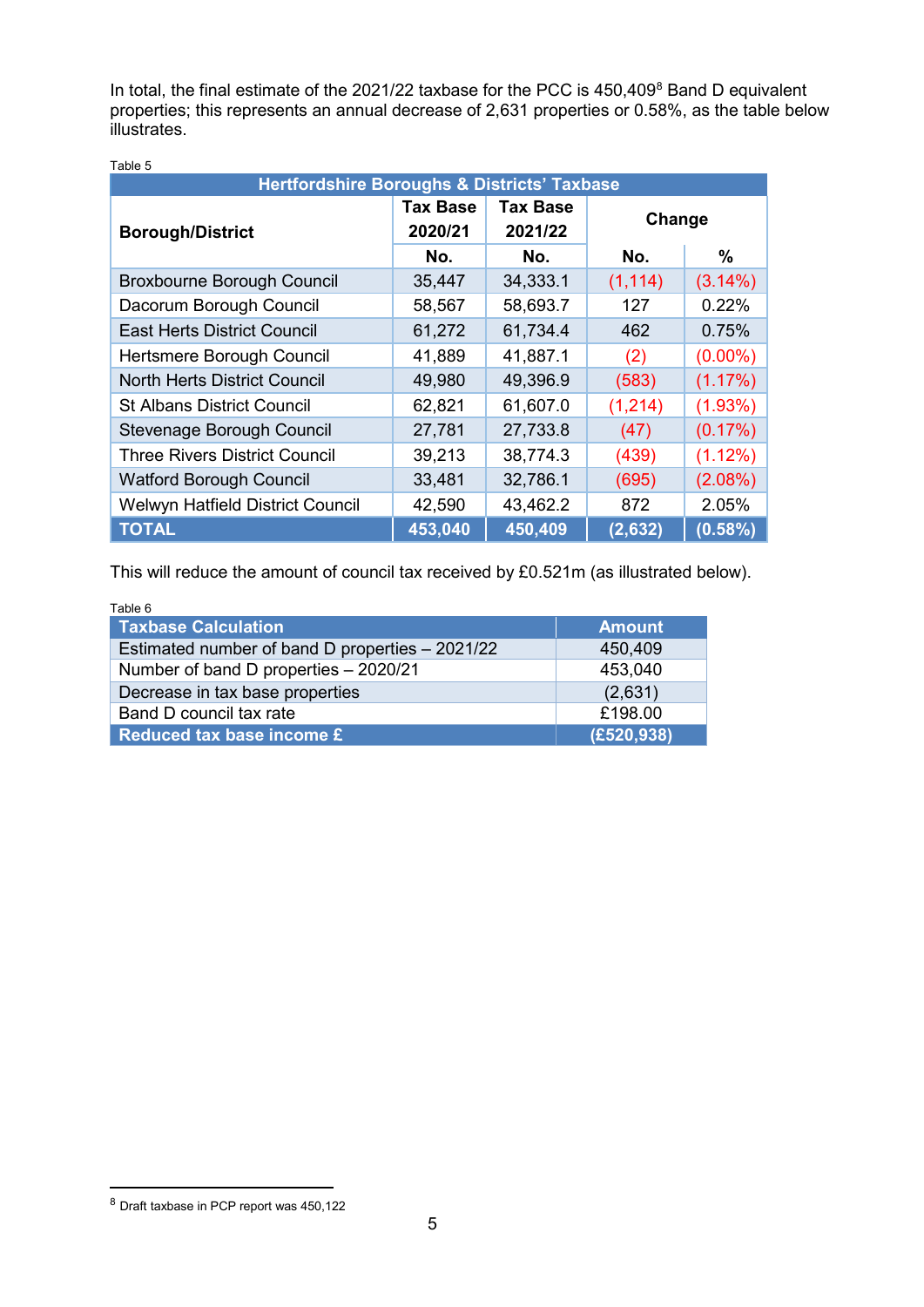# **b. Collection fund**

 $\equiv$   $\pm$   $\pm$ 

The collection fund reflects the year-to-year differences between estimated and actual collection of Council Tax as a result of changes in collection rate and levels of tax base growth. The impact of the pandemic has generated predicted deficits for 2020/21 of which the PCC's element is £0.54[9](#page-5-0)m of the total<sup>9</sup>.

| Final Collection Fund Surplus/(Deficit) relating to the PCC |           |            |           |  |  |
|-------------------------------------------------------------|-----------|------------|-----------|--|--|
|                                                             | 2020/21   | 2021/22    | Change    |  |  |
| <b>District</b>                                             | £         | £          | £         |  |  |
| <b>Broxbourne Borough Council</b>                           | 212,296   | (249, 905) | 462,201   |  |  |
| Dacorum Borough Council                                     | 131,410   | 4,679      | 126,731   |  |  |
| <b>East Herts District Council</b>                          | 81,609    | 0          | 81,609    |  |  |
| Hertsmere Borough Council                                   | 175,759   | 22,686     | 153,073   |  |  |
| <b>North Herts District Council</b>                         | (42, 671) | (140, 801) | 98,130    |  |  |
| <b>St Albans District Council</b>                           | 152,101   | (123, 889) | 275,990   |  |  |
| Stevenage Borough Council                                   | 60,055    | 36,880     | 23,175    |  |  |
| <b>Three Rivers District Council</b>                        | (77, 339) | 5,869      | (83, 208) |  |  |
| <b>Watford Borough Council</b>                              | 108,203   | 8,264      | 99,939    |  |  |
| Welwyn Hatfield District Council                            | 53        | (112, 579) | 112,632   |  |  |
| <b>TOTAL</b>                                                | 801,476   | (548, 797) | 1,350,273 |  |  |

However, as part of the Spending Review (SR20) additional COVID-19 support was made available to partially fund 'exceptional'<sup>[10](#page-5-1)</sup> collection fund deficits. This will compensate up to 75% for irrecoverable loss of council tax revenues in 2020-21 and also allows deficits to be spread over a three period $11$ .

The table below shows the dampening effect of the spreading across three years. Table 8

| 2021/22 Collection Fund Surplus/(Deficit) relating to the PCC |            |  |  |
|---------------------------------------------------------------|------------|--|--|
|                                                               | £          |  |  |
| Net deficit                                                   | 548,797    |  |  |
| Add back 2019/20 surplus brought-forward                      | (165, 727) |  |  |
| Exceptional net deficit 2020/21                               | 713,080    |  |  |
| 1/3 of deficit to be charged to 2021/22, 2022/23 & 2023/24    | 237,693    |  |  |
| Net off 2019/20 surplus                                       | (165, 727) |  |  |
| <b>TOTAL COLLECTION FUND NET DEFICIT IN 2021/22</b>           | 71,966     |  |  |

As can be seen there will be an estimated deficit of £0.238m to be carried forward into the subsequent two financial years as a result of this treatment.

In addition, the Spending Review also confirmed that the government will compensate local authorities for 75% of irrecoverable losses in council tax income in respect of 2020-21 under its *Local tax income guarantee for 2020-21* scheme. Losses of council tax income in scope of the

<span id="page-5-0"></span><sup>9</sup> The PCC's average share of the District's Council Tax Bill is 10.8%

<span id="page-5-1"></span><sup>&</sup>lt;sup>10</sup> Those specifically related to the Covid-19 pandemic i.e. not including any pre-2020/21 deficits b/fwd.

<span id="page-5-2"></span><sup>11</sup> https://questions-statements.parliament.uk/written-statements/detail/2020-07-02/hcws333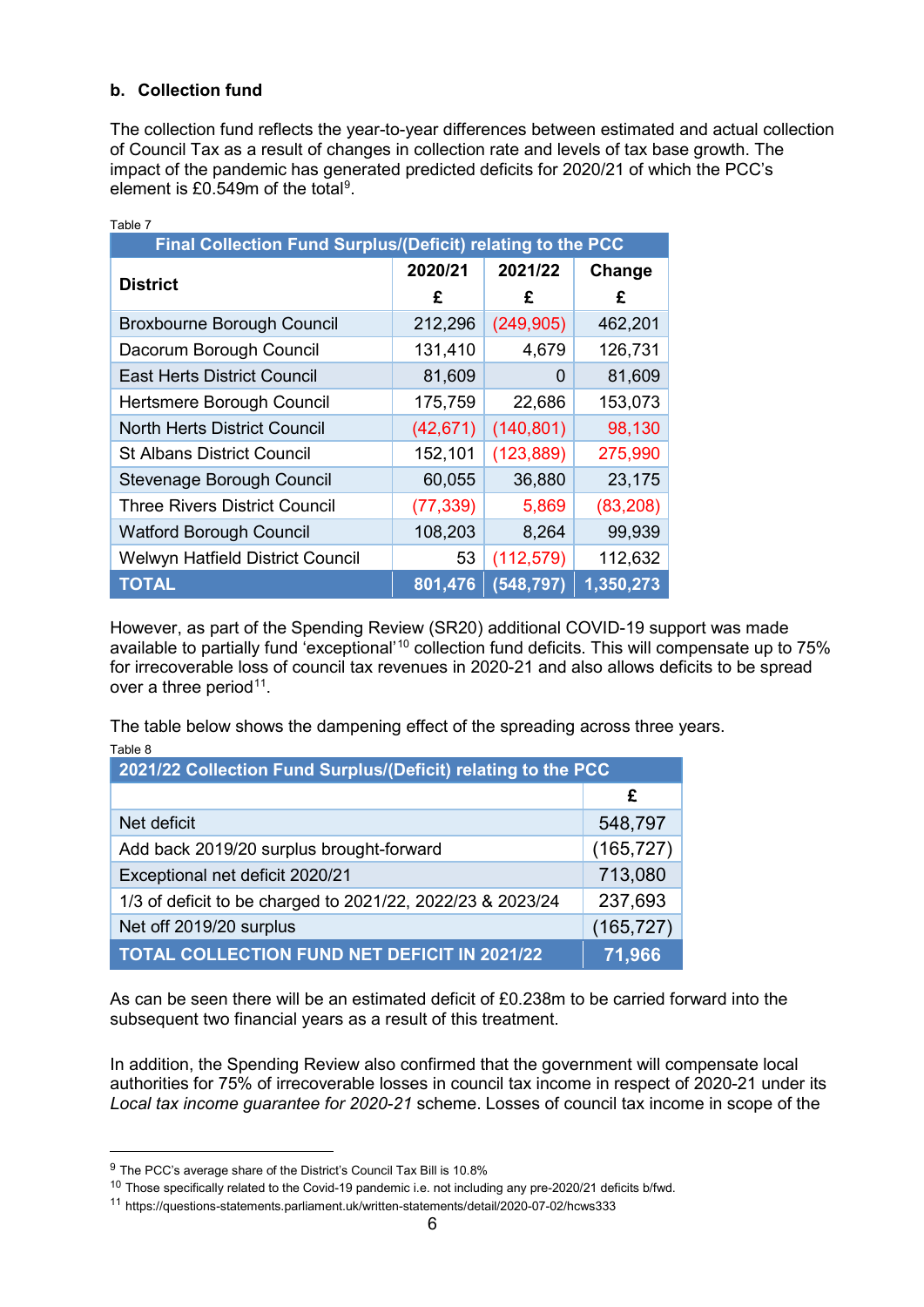guarantee will be measured by comparing an authority's council tax requirement for 2020-21 with its share of each relevant billing authority's adjusted 'Net Collectable Debit' for 2020-21.

This means that the guarantee will predominantly cover expected council tax liability at the time of budget setting for 2020-21, which did not materialise. This might be for example due to an increase in local council tax support costs or unachieved council tax base growth. The Government does however expect billing authorities to continue appropriate collection and enforcement action for outstanding council tax debt, in the usual way.

At present no assumption has been made in regard to this as it will be based on data<sup>[12](#page-6-0)</sup> that will not be available at the time of setting the 2021/22 budget and further guidance will be provided by the MCHLG in due course.

The Government has also provided an indicative allocation of £1.441m, in new one-off grant funding, to recognise the potential additional cost of providing Local Council Tax Support (LCTS) in 2021/22, related to elevated unemployment levels as a result of the pandemic, which may either materialise as tax base reductions (leading to less council tax income available in 2021/22) or contribute to collection fund deficits at the end of 2021/22. This income has been offset against the Standstill Costs shown in Table 1 and Section 5.

<span id="page-6-0"></span><sup>12</sup> Based on QRC4 return which will be submitted in Spring/Summer 2021.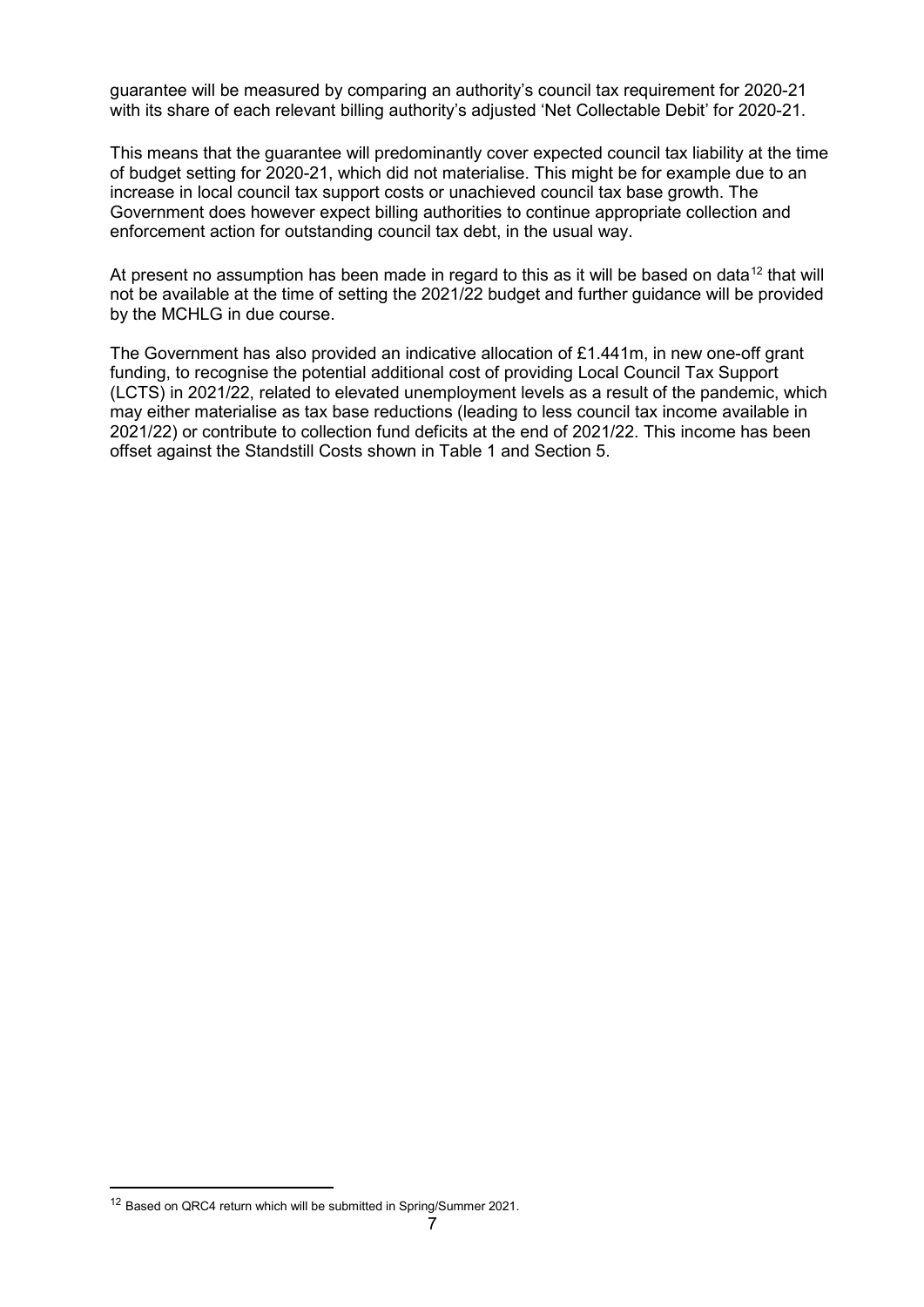# **c. Band D Council Tax**

The band D council tax policing precept proposed for 2021/22 is £213.00, an increase of £15.00 or 7.58% on the comparable figure for 2020/21.

Hertfordshire's current 2020/21 Band D council tax precept of £198.00 is below the English national average of £223.67<sup>[13](#page-7-0)</sup> and if all PCCs, across England & Wales, were to also increase by £15.00 then Hertfordshire would be 12.5% below average. Appendix C provides comparative precept levels for 2021/22 across the 14 lowest precepting forces.

Based on a Band D precept increase of £15.00 the resultant bandings are illustrated in the table below and the breakdown of the estimated 2021/22 council tax income by Borough/District is shown in Appendix D. As can be seen in Figure 1 below the majority of Hertfordshire's properties (66.1% $14$ ) are in Bands A to D.



#### **d. Funding the 2021/22 Revenue Budget**

The table below shows how the net revenue budget for next year will be financed in comparison to the current year.

|                                                   | 2020-21 |        |         | 2021-22  |
|---------------------------------------------------|---------|--------|---------|----------|
|                                                   | Em      | %      | Em      | $\%$     |
| Police Grant                                      | 77.58   | 35.70% | 82.89   | 36.00%   |
| Ex-DCLG formula grant                             | 39.03   | 17.96% | 41.07   | 17.90%   |
| Legacy council tax grants                         | 10.23   | 4.71%  | 10.23   | 4.40%    |
| <b>Total Government funding</b>                   | 126.84  | 58.36% | 134.19  | 58.30%   |
| Council tax precept (estimate)                    | 89.70   | 41.27% | 95.88   | 41.70%   |
| Council tax deficit on collection fund (estimate) | 0.80    | 0.37%  | $-0.17$ | $0.00\%$ |
| <b>Total Council Tax</b>                          | 90.50   | 41.64% | 95.72   | 41.70%   |
| <b>Total financing</b>                            | 217.3   | 100%   | 229.9   | 100%     |

<span id="page-7-0"></span><sup>13</sup> England and Wales average for 2020/21is £228.49

-

<span id="page-7-1"></span><sup>14</sup> Hertfordshire data as at 5 October 2020. Source: https://www.gov.uk/government/statistics/council-taxbase-2020-in-england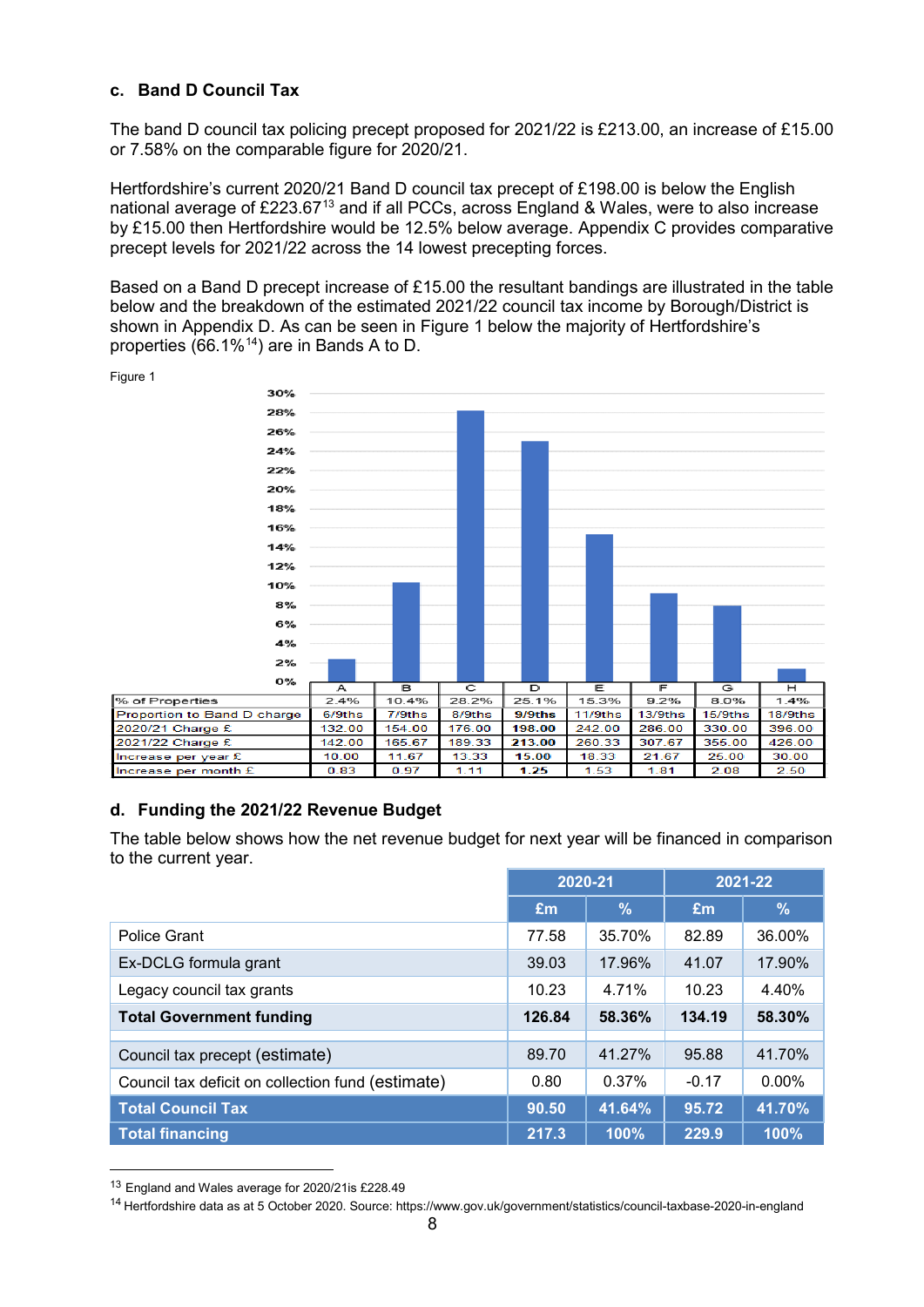# **5. STANDSTILL COST PRESSURES**

Standstill budget pressures are those costs increases that are required to deliver the same level of service as in the current financial year. Despite the Government's announcement of a wideranging pay freeze across the public sector<sup>15</sup>. The standstill budget requirement for  $2021/22$ totals £3.601m and comprises the following:

## **a. Officer pay costs – £1.246m**

The costs of inflationary pressures on police officer pay and overtime budgets will total £1.246m for police officers against a base of £119.183m. Whilst the Pay Freeze announced in SR20 means there will be no pay award from 1 September 2021, the full year effect of the 2.5% award from 1 September 2020 remains to be funded. The recruitment of significant levels of new police officers alongside routine staff churn will allow the absorption of incremental drift within these figures.

## **b. Staff pay costs – £0.864m**

The costs associated with inflationary pressures on pay and overtime budgets will total £0.864m for police staff in 2021/22 against a base of £69.439m. This amount includes:

- The full year effect of the 2.5% award from 1 September 2020 (the Pay Freeze applies to Police Staff and so there is no September 2021 award to fund);
- SR20 also set-out that public sector workers earning less than £24k p.a. would be awarded a £250 p.a. pay rise, the cost of which is estimated at £0.109m in 2021/22; and
- £0.103m is required to establish base budget funding for the payment of market-factor rates to Crime Analysts to address ongoing retention issues.

## **c. Non-Pay inflation - £1.510m**

Although headline inflation is relatively low at present (reducing from 0.7% to 0.3% in November 2020), the basket of goods this is based upon is not representative of the pressure faced by the Constabulary and OPCC, as such a 1% average, equivalent to £0.369m, across all non-pay and fees & charges income budgets has been assumed. This funding will be held centrally and allocated only where pressures develop that cannot be contained by departments during the year.

In addition, there are a number of more significant areas of specific inflation that are anticipated in total to result in spend pressure of £0.684m; which includes £0.100m for estates utility budgets, £0.150m for insurance premiums as markets continue to harden, £0.559m on non-pay ICT budgets and £0.100m on Home Office and nationally provided IT systems. Offsetting these is a forecast £0.255m reduction in charges payable for the National Police Air Service (NPAS) following a revision to the cost allocation methodology.

Other unavoidable non pay pressures total £457k and represent a range of areas the most significant of which are (+£175k expected increase in fleet charges resulting from the planned review of vehicle levels on the LPC, the mainstreaming of Taser training equipment renewal (+£105k), the establishment of permanent funding for ECHO / Herts Rant (+£67k), the new requirement to pay dog handlers essential user allowances following the Cleveland Case (+£50k), contribution to the new ESMCP Regional Delivery Team (+£73k) and legal counsel fees (+£40k). Offsetting these pressures is a -£125k reduction in budgets to support PUP.

<span id="page-8-0"></span><sup>&</sup>lt;u>.</u> <sup>15</sup> Excluding NHS and those earning below £24,000.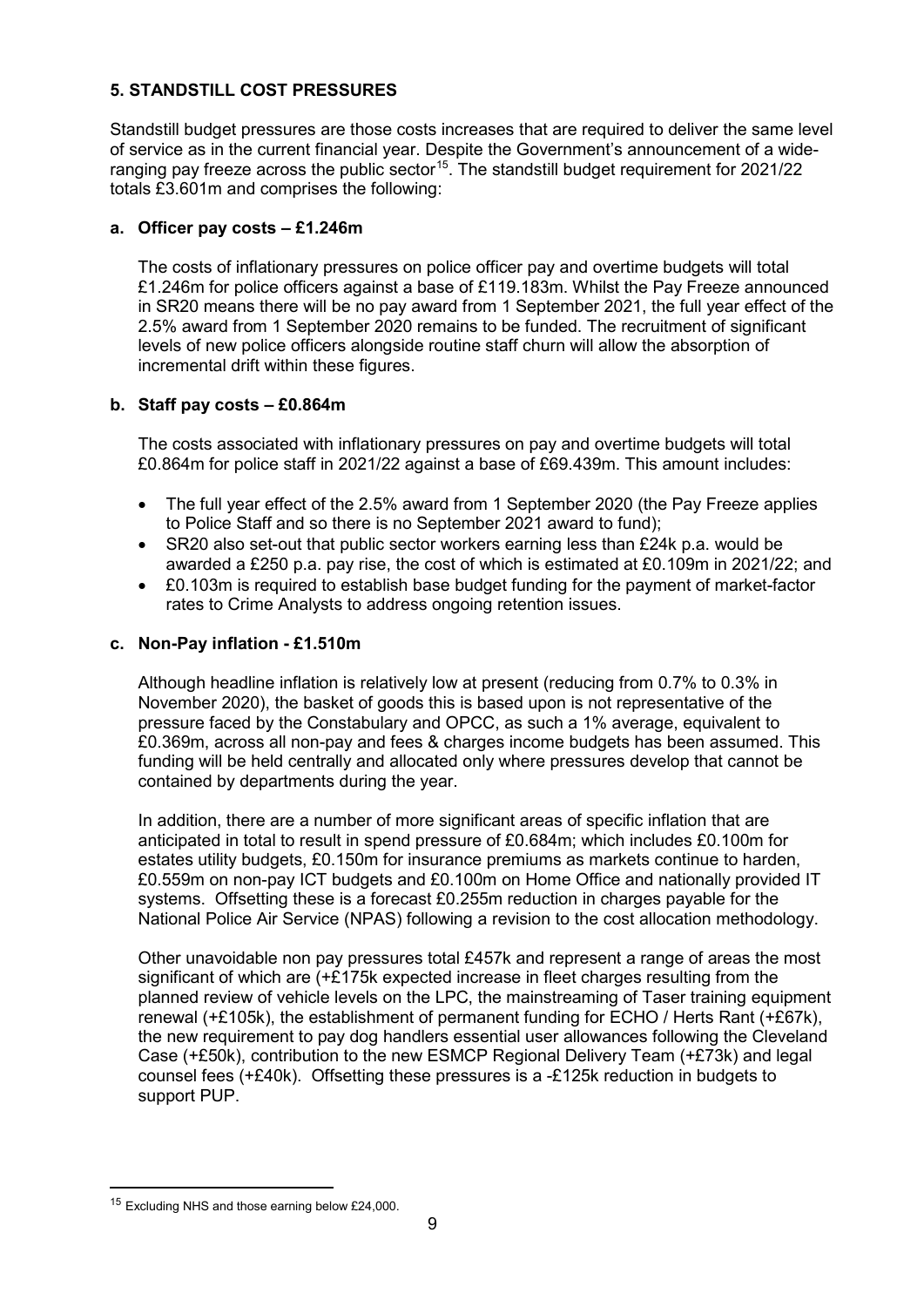### **d. Capital financing - £0.238m**

There are a range of cost pressures faced by the PCC in order to fund the growing capital programme; including the redevelopment of the HQ site. In particular, it is forecast that a significant increase in external borrowing will be incurred over the next five years and as a result there will be a proportional increase in the level of interest on borrowing paid, the PCC will be required to make higher levels of Minimum Revenue Provision (MRP) resulting from the funding of the capital programme through the Capital Financing Requirement (CFR), and finally in order to minimise the level of borrowing required, cash balances will be lower leading to a reduction in investment interest received.

#### **e. HQ Redevelopment costs - £0.146m**

Costs associated with the redevelopment of the WGC HQ that cannot be capitalised and so must be charged to revenue. Work is currently underway with consultants to review this area and figures will be adjusted for any changes in phasing or scope.

#### **f. Income reduction - £1.038m**

Whilst Police Settlement grant funding has increased for 2021/22, to a lesser extent the level of specific Police Uplift Programme grant has been reduced. Last year's grant totalled £2.564m and this has been reduced to £1.526m, resulting in a net £1.038m funding pressure.

#### **g. Local Council Tax Support (LCTS) grant – (£1.441m)**

Off-setting the standstill costs listed above is the Government's new grant funding for local council tax support. The funding recognises the additional costs of providing LCTS in 2021/22 related to elevated unemployment levels as a result of the pandemic, which may materialise as taxbase reductions (leading to less council tax income available in 2021/22) or contribute to collection fund deficits at the end of 2021/22. Hertfordshire indicative allocations of this one-off funding is £1.441m and will be paid directly to PCCs as section 31 grants early in 2021/22.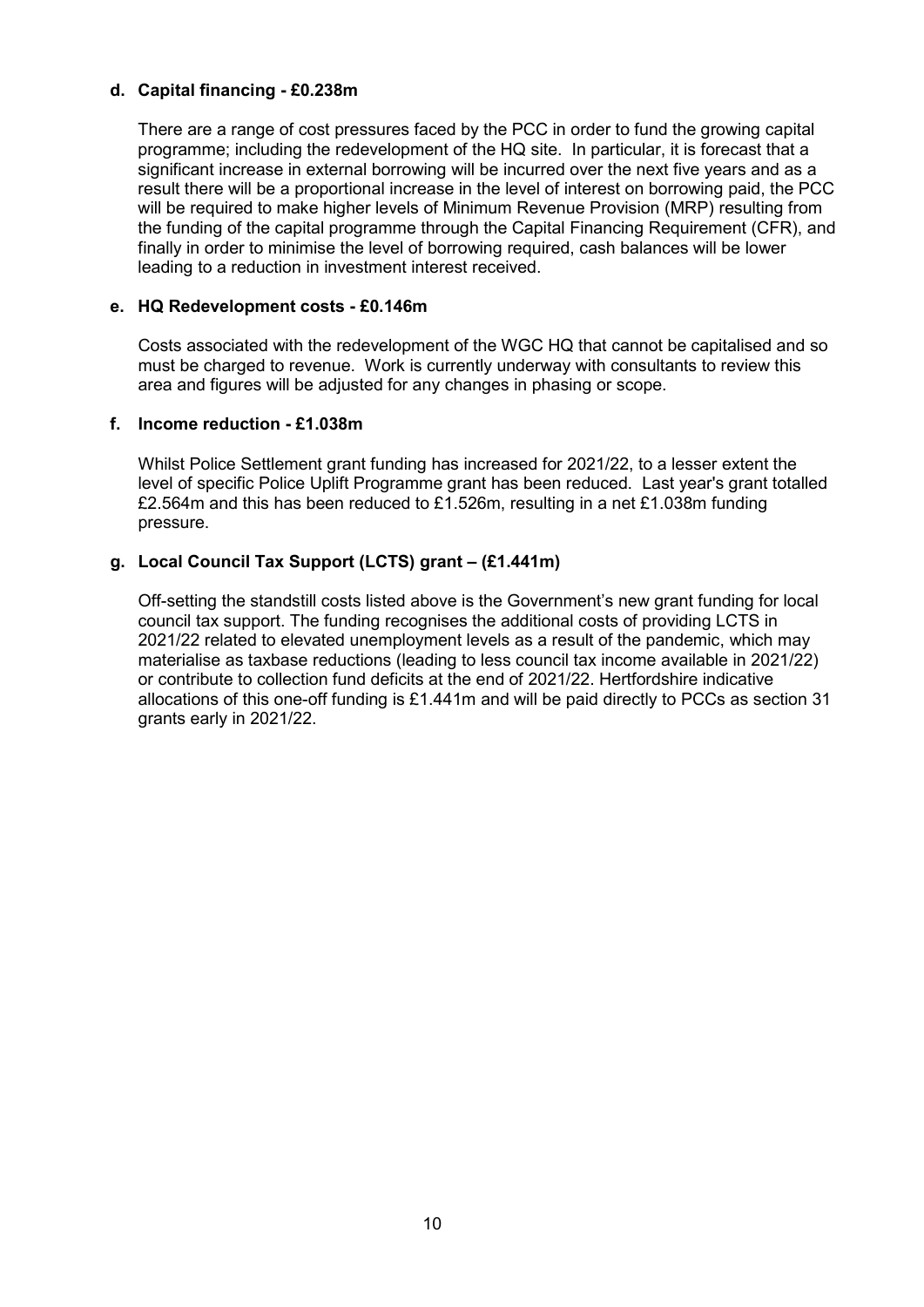## **6. EFFICIENCY SAVINGS**

The identified savings, totalling £1.508m, are focused in areas that will have the least operational impact and so the following proposals have been developed:

## **a. Energy Efficiency / Public Sector Decarbonisation - £0.050m**

This figure represents a stretch target to achieve efficiencies in utilities costs and reducing our carbon footprint through accessing Public Sector Decarbonisation funding in order to drive up the energy efficiency of the estate.

### **b. Middle & Back Office Staff Reductions - £0.226m**

Savings in this area include the removal of 7 FTE (£0.213m) through a mix of removal of vacant posts and some minor restructuring. Further savings, totalling £0.013m will also be generated from across a range of smaller areas.

## **c. Non-Pay reductions - £0.061m**

Consolidation of a range of corporate contingencies including the Chief Constable's Initiatives Fund, the Development Fund, H&S and Staff Support into a single pot and then a reduction of 50% saving £0.041m on a risk-based basis. A further £0.020m to come from savings within the Finance department.

## **d. Vacancy Factor - £0.500m**

The establishment of a common vacancy factor for police staff across all Herts non-collaborated units. PCSO budgets have been under establishment during 2020/21 as the turnover of officers leaving to join the regulars and the need to focus recruitment and training resources on achieving the government set Police Uplift Programme recruitment targets, have served to suppress numbers. These factors will continue for the next two years and to reflect this a vacancy factor of 4.5% will be introduced to better reflect actual turnover levels in this area.

#### **e. Ways of Working - £0.200m**

<u>.</u>

Since March there has been a significant increase in the number of staff working remotely. This has been supported by investment, a growing adoption and acceptance of applications such as Microsoft Teams with on-line meetings via conference being the default position. Also, the Constabulary has seen a decrease in spend on items such as motor and train travel expenses and subsistence costs. It is anticipated that circa £0.200m can be removed from such budgets for 2021/22 onwards.

# **f. Procurement savings driven by 7 Forc[e16](#page-10-0) Procurement Function - £0.250m**

Following the establishment of the 7F procurement function in October 2019 work has been undertaken by the regional strategic lead to identify the potential to generate efficiency savings through the rationalisation of the procurement pipeline by regional contract letting. The saving of £250k represents the first phase of savings and is expected that further efficiencies will be generated in the coming years.

# **g. Beds, Cambs, Herts Collaboration - £0.221m**

These savings are within HR budgets and represent Herts' share (c.44%) of the release of 2020/21 transformation savings that were held back to fund transition costs following implementation of the HR transformation programme.

<span id="page-10-0"></span><sup>&</sup>lt;sup>16</sup> Collaboration between Herts, Beds, Cambs, Kent, Essex, Norfolk and Suffolk.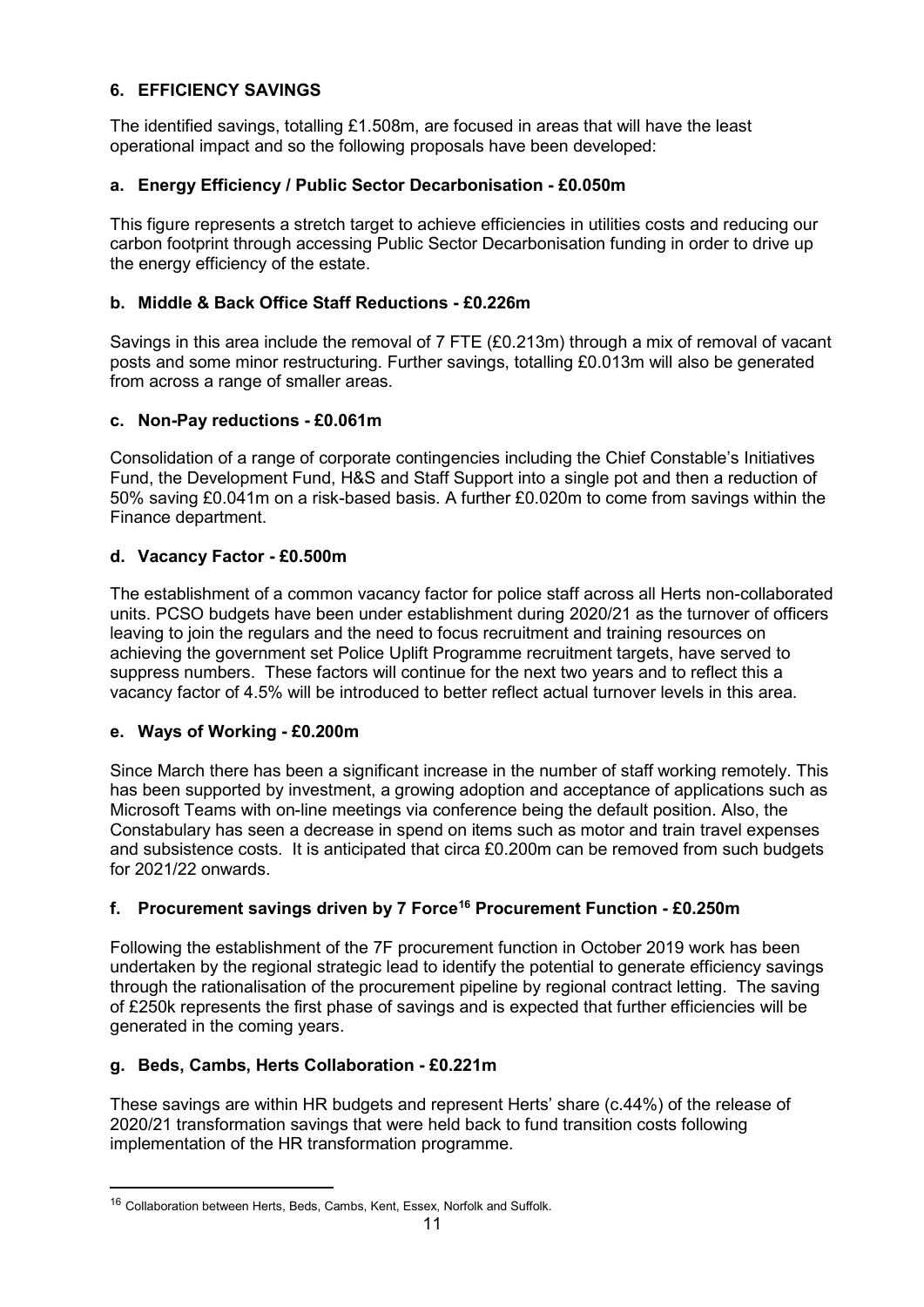# **7. INVESTMENT & GROWTH**

The PCC and Chief Constable have identified a number of areas where additional resourcing is required and these total £10.616m. These investment proposals have been developed against an assessment of capability and demand as set-out in the Force Management Statement, in the context of the police officer uplift programme and delivery of priorities in the Commissioner's Plan.

As well as meeting the Government's uplift target of 90 additional officers, the focus of this year's investment looks to accelerate the recruitment of 77 additional officers, to deliver the March 2023 uplift target as soon as possible, through the Constabulary's new Prevention First operating model and resulting in Hertfordshire having its highest ever police officer numbers  $(2,267)^{17}$  $(2,267)^{17}$  $(2,267)^{17}$ .

Prevention First is a transformational and ambitious programme which the Constabulary are embarking on. It has the potential to deliver on a wide range of benefits and reductions in demand across policing and also in our criminal justice system and wider health, social services and education. Undoubtedly it provides an opportunity to make the Constabulary more efficient and effective, preventing unnecessary spend and demand failure, and enhancing public confidence.

The uplift of officers as a result of the government investment together with the council tax raised through the precept, provides an opportunity to use those extra resources to do something new - to try some of the things that the Constabulary have wanted to do in the past, but have not had the capacity to attempt. It provides a once in a generation opportunity for policing to revitalise and re-energise the workforce in its delivery of policing services and in line with the Commissioner's Community Safety and Criminal Justice Plan (2019- 2024) make a real difference – less crime and fewer victims. Preventing people from becoming victims has always been preferable to arresting perpetrators afterwards.

Prevention First spans all parts of the organisation and will shape everything that the Constabulary does – preventing crime, victimisation, harm, demand, incidents, collisions and ASB. But also, internally - preventing unplanned absence, unnecessary spend, waste and inefficiency.

# **a. Student Officers - £7.531m**

-

2021/22 is year 2 of the national Police Uplift Programme (PUP). Whilst the government has reduced this year's target by 25% pushing the balance back one year, the constabulary still faces a target to recruit 86 territorial and 4 regional officers in order to meet its Government set target of 90 additional police officer posts. In addition to PUP officers, the force intends recruit a further 77 officer posts, which will enable the constabulary to continue the momentum toward achieving the Government's challenging recruitment target by the end of 2023. Recruiting Hertfordshire's largest ever police force will not only support the ability to address increased levels of demand and complexity that are being seen across the county, but enable the implementation of an ambitious and transformative Prevention First agenda. This approach seeks to change the way that officers think about crime and criminality, looking at ways to prevent crimes from occurring in the first place, with an aim of preventing victimisation, reducing offending and ultimately driving down demand.

Whilst it is anticipated that through proactive recruitment actual police officers for 2020/21 will be circa 70 above establishment at year-end, after factoring in natural turnover during 2021/22, the constabulary is faced with an ambitious recruitment programme of 252 new police officers.

<span id="page-11-0"></span><sup>17</sup> Previous highest was 2,207 - *Police Service Strength (England and Wales), 31 March 2007 (second edition)* https://webarchive.nationalarchives.gov.uk/20110218145449/http://rds.homeoffice.gov.uk/rds/hosb2007.html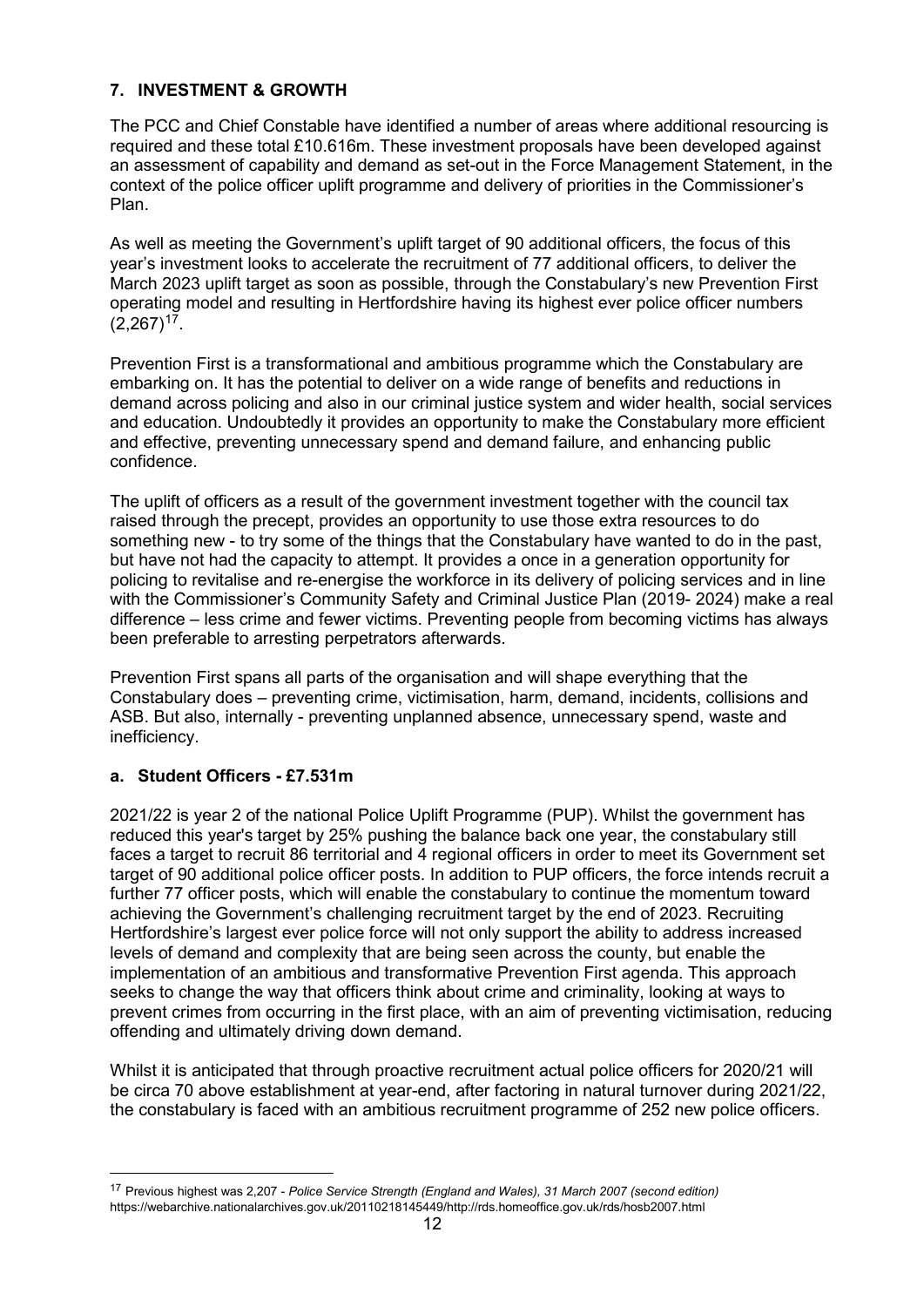2021/22 will also see the transition to the new Police Education & Qualification Framework (PEQF) police officer training regime, which will serve to greater professionalise the service and introduce degree recognition, but will also bring greater abstraction levels as student officers progress through their training. To help facilitate the above, an additional 146.5 student police officer posts (including 4 regional) will be created. Once the peak PUP recruitment is past, student officer posts will be released into operational policing leaving a core level of student posts to meet the recruitment demand associated with turnover going forward.

## **b. Investigative Support - £1.430m**

A total of £1.430m of investment will be made in Investigative Support covering a range of areas as follows:

- Digital Media Investigation Review Team (£0.571m). This dedicated team will sit under the management of the Digital Forensic Investigation Unit (DFIU) and enable early elimination of digital devices in investigations (two thirds of devices contain no useful evidence) and in doing so allow DFIU to focus on their core purpose: the downloading and presenting evidence to the standard required. The Hub will consist of a technical manager and 7 FTE Police Officers, £0.105m of non-pay costs to meet annual accreditation and changing equipment requirements.
- Phone Download Kiosks £0.231m To provide a dedicated establishment of 7 FTE police staff to resource a rationalised (12) number of kiosks. In addition, the funding will provide for a 2-year rolling upgrade programme and the meeting of annual accreditation requirements.
- Serious Fraud & Cyber Units £0.231m The Force's Cyber Unit included 5 FTE police staff posts funded by HO Police Transformation Funding that will cease in 2021/22. In 2019, prior to the PTF funding posts being recruited, the HMICFRS highlighted weakness in the Force's capacity and capability to tackle cybercrime during a formal inspection. In order to retain the current size of team in this key area, investment will be made to provide a permanent funding for these resources.
- Director of Intelligence £0.094m. Phase 1 of the Force's Intelligence review looked at governance structures and resourcing profiles for the delivery of intelligence and crime analysis functions across the organisation following a merger of those functions. The review recommended to instate a Superintendent Director of Intelligence role at a net cost of £0.094m, in order to provide the capability to thoroughly assess and understand complex areas of threat, risk and harm through the proactive understanding of complex threats.
- Offender Management Unit (OMU)<sup>18</sup>, £0.090m to fund the establishment within the LPC of the OMU through the amalgamation of Choices and Consequences (C2)[19](#page-12-1), Public Protection Unit (PPU)<sup>[20](#page-12-2)</sup> and OMU into one team and managed by an additional DCI as recommended in the Crime Investigation review.
- Investment of £0.066m to establish a Bail Management Sergeant post in CJ SMT to assist in the strategic oversight in the use and management of pre-charge bail.
- Investment of £0.030m will be made to provide funding for to meet the non-pay costs of the countywide drug test on arrest scheme.

<span id="page-12-0"></span><sup>&</sup>lt;sup>18</sup> Brings a cross-agency response to the crime and reoffending threats faced by our local communities.

<span id="page-12-1"></span><sup>&</sup>lt;sup>19</sup> Project that breaks the cycle of re-offending by targeting prolific criminals and offenders who have a genuine desire to break free from a life of crime.

<span id="page-12-2"></span><sup>&</sup>lt;sup>20</sup> Has strategic responsibility for the policy surrounding the management of sexual and other offenders that fall within th[e Multi-](https://intranet.bch.police.uk/hertfordshire/Departments/Operational-support/Safeguarding-Command/Public-Protection-Unit/Multi-Agency-Public-Protection-Arrangements.aspx)[Agency Public Protection Arrangements](https://intranet.bch.police.uk/hertfordshire/Departments/Operational-support/Safeguarding-Command/Public-Protection-Unit/Multi-Agency-Public-Protection-Arrangements.aspx) (MAPPA).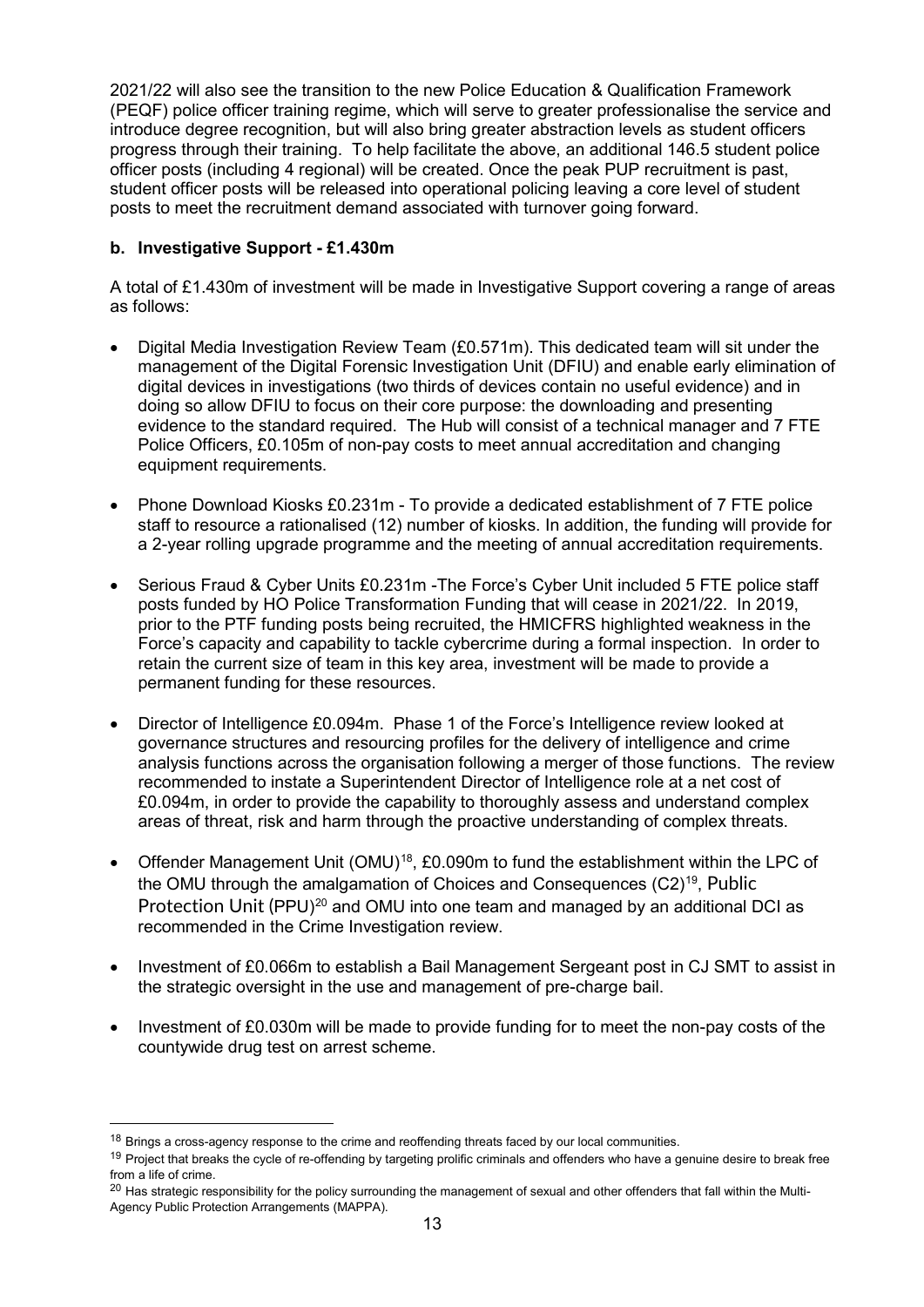## **c. Organisational Learning - £0.720m**

- Creation of Thinking and Analysis Strategic Hub (£0.125m). A Strategic Hub of 3 FTE police staff to sit within Thinking & Analysis, part of Organisational Learning. The Hub will operate at the heart of the Constabulary, enhancing capacity for planning and developing strategy at an organisational level.
- Creation of a Well-being & Blue Light Programme co-ordination post (£0.059m 1 Police Officer) sitting alongside the new Strategic Hub. The post will co-ordinate all internal Mental Health and wellbeing activity. The overall aim is for a more resilient workforce, reduced sickness and increased productivity.
- Detective Constable (DC) Accreditation Assessor 2 Police Officers £0.118m. This will ensure sufficient resources to adequately manage existing and intended demand around Diploma and Professionalising Investigation Programme (PIP2) assessments, maintenance of a PIP2 register and Crime Training.
- Probationer Development Unit (PDU) Assessors 2 Police Officers £0.118m. The growth in student officers as the Force recruits to meet its PUP targets and investment in Prevention First, together with the introduction of the Policing Education Qualifications Framework (PEQF), will significantly impact existing resourcing levels and the ability to provide necessary support and tutorship. There is a requirement for 2 additional PDU Assessors to support the development of new recruits and ensure retention rates are optimised.
- Investment of £0.223m to fund a new Diversity, Equality and Inclusion Team. In common with most forces nationally, Hertfordshire Constabulary is currently below both the national average and local demographic for BAME officers (as a % of total workforce). Increasing diversity in the organisation remains a priority and this team will coordinate efforts across the constabulary to ensure continued progress towards being truly representative of the communities of Hertfordshire.
- The Positive Action Team works closely with the Beds, Cambs & Herts (BCH) HR and covers all aspects of Police Officer recruitment: attraction, application form, SEARCH, interview, vetting and medical checks. Investment of £0.077m for the addition of 1.5 FTE Constable posts will enhance service delivery in relation to improved recruitment and positive action work, in particular focusing on the digital recruitment platform and taking a more proactive approach in relation to retention of officers with protected characteristics.

# **d. Victim Care - £0.258m**

Investment in Victim Support consists of £0.234m to create a Beacon Safeguarding HUB within Domestic Abuse Investigation and Safeguarding Unit (DAISU) to provide wrap around care for medium-risk safeguarding victims. In addition, £0.024m will be invested to establish base funding for the Older Persons Liaison Officer. This role which utilises safeguarding pathways both internally and externally (for example Herts Home Security Service (HHSS) and Herts Fire & Rescue Service and Adult Care Services).

#### **e. OPCC - £0.677m**

After implementation of the new statutory police complaints regime, when the PCC adopted the provisions to take on initial handling from the constabulary, workloads have increased and more work is done to feedback trends and prevalent complaints to the constabulary. As has been found nationally there is also an increase in reviews from when they were handled by the constabulary. To ensure statutory timescales are met and that the best results of the changes are achieved it is necessary to increase resource to handle this work by about 3.0 FTE (£0.100m) plus £0.048m in non-pay inflation. In addition, the Commissioner is providing further funding (£0.529m), through the Community Safety and Criminal Justice Plan Fund, to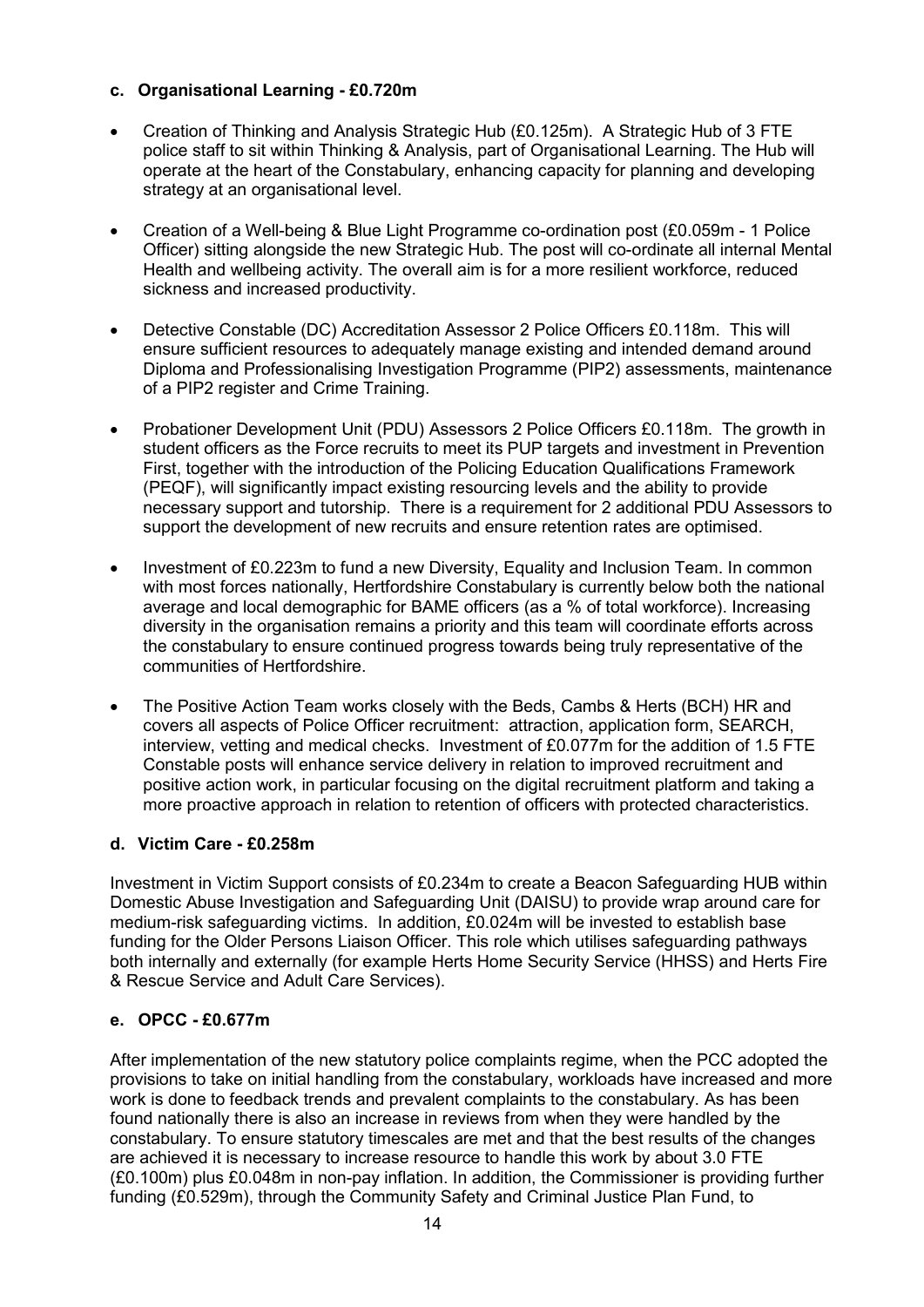commission a range of services from public sector partners, private sector and voluntary & notfor-profit organisations to deliver the priorities detailed in his Community Safety & Criminal Justice Plan.

# **8. OFFICE OF THE POLICE & CRIME COMMISSIONER (OPCC)**

The OPCC's budget for 20[21](#page-14-0)/22 is £2.130 $m^{21}$  (£1.964m - 2020/21), which represents 0.93% of Hertfordshire policing's net budget. This is below Government expectations that the running costs and day to day expenditure of PCCs should be less than 1 per cent of the total cost of policing<sup>[22](#page-14-1)</sup>.

The majority of the budget increase is as a result of the government's new mandated complaints regime (£0.100 $m^{23}$  $m^{23}$  $m^{23}$ ), which was introduced in 2020/21. The remaining budget increase is due to the nationally determined pay award of 2.5% to September 2021<sup>[24](#page-14-3)</sup> and various non-pay inflationary increases (for example subscriptions to various national policing bodies) $^{25}$ .

## **9. OPCC GRANTS AND COMMISSIONING BUDGETS**

In addition to the office budget outlined above, the Commissioner has a number of funds that allow for either the commissioning of services or issuing of grants to deliver commitments set out in the latest Community Safety & Criminal Justice Plan. It is recommended that a budget of £4.638m be allocated for 2021/22 as shown below:

| Table 10                                                                          |                                     |               |
|-----------------------------------------------------------------------------------|-------------------------------------|---------------|
| <b>Fund Name</b>                                                                  | <b>Funding Source</b>               | 2021/22<br>£m |
| Commissioner's Community Safety & Criminal Justice Fund a                         | <b>Base Budget</b>                  | 2.329         |
| Commissioner's Action Fund b                                                      | <b>Base Budget</b>                  | 0.100         |
| Blue-light collaboration project contributions <sup>c</sup><br><b>Base Budget</b> |                                     | 0.100         |
| <b>Base budget funding sub-total</b>                                              |                                     |               |
| Victim Support Services d                                                         | Ministry of<br><b>Justice Grant</b> | 1.384         |
|                                                                                   | <b>Externally funded sub-total</b>  | 1.384         |
| Road Safety Fund <sup>e</sup>                                                     | Road safety<br>reserve              | 0.725         |
| Road safety reserve sub-total                                                     |                                     |               |
|                                                                                   | <b>Grand Total</b>                  | 4.638         |

<span id="page-14-0"></span><sup>-</sup><sup>21</sup> Includes £0.187m for the cost of administering the Local Criminal Justice Board and £0.171m for PCC and deputy PCC remuneration, which is determined by the Senior Salaries Review Body (SSRB).

<span id="page-14-1"></span>https://www.gov.uk/government/organisations/review-body-on-senior-salaries

<sup>22</sup> https://www.gov.uk/government/publications/staff-and-budget-for-police-and-crime-commissioners/staff-and-budget-for-policeand-crime-commissioners

<span id="page-14-2"></span><sup>23</sup> Included in Section 7 Investment & Growth.

<span id="page-14-3"></span><sup>24</sup> Included within Section 5b Police Staff pay.

<span id="page-14-4"></span><sup>25</sup> Included within Section 5c. Non-pay inflation.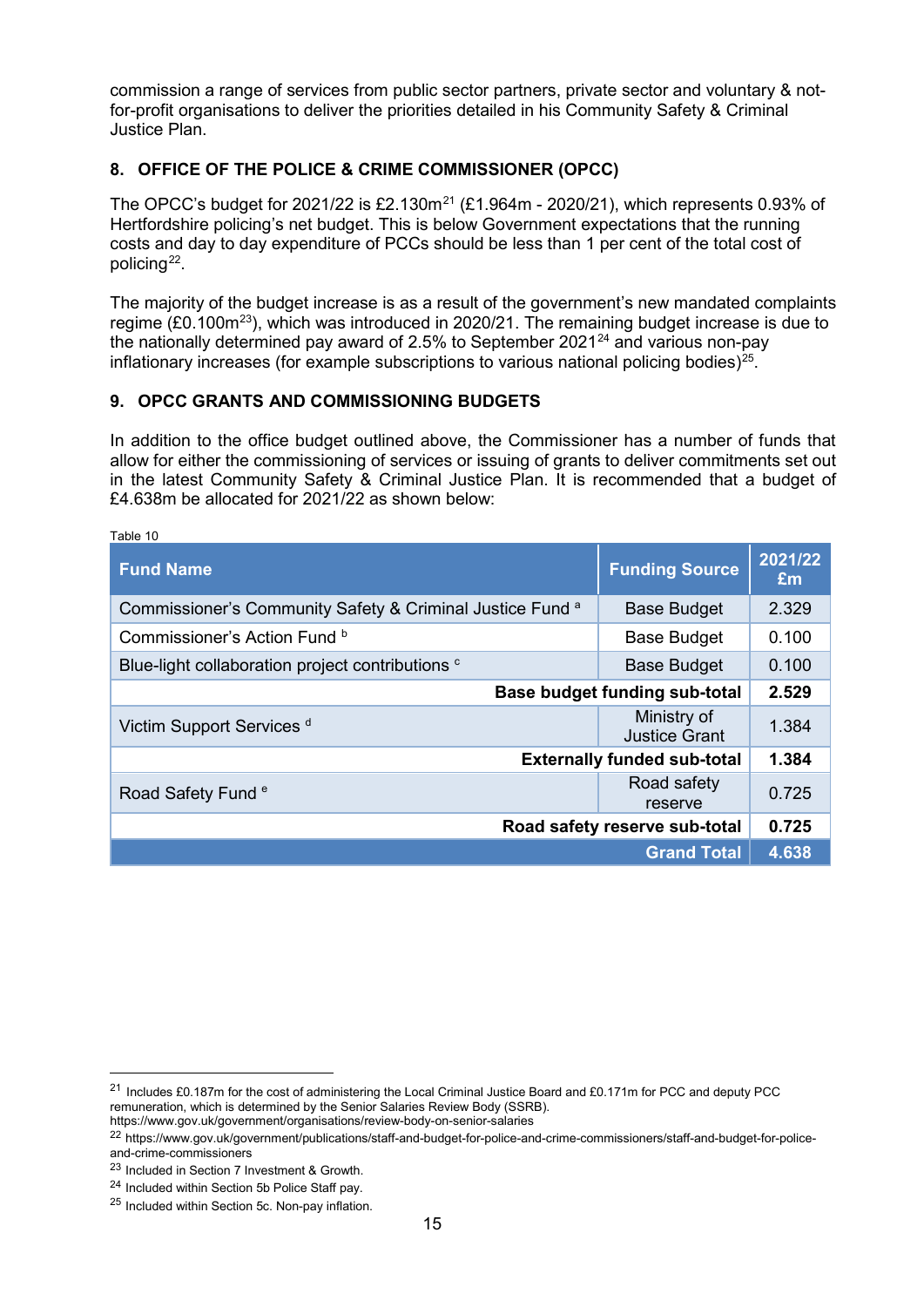Based on the preceding information the resultant draft budget (gross) is set out below:

| Table 11                      | <b>Gross Budget</b><br>2020/21<br>Em | <b>Gross Budget</b><br>2021/22<br>Em | Change<br>£m | <b>Change</b><br>$\frac{9}{6}$ |
|-------------------------------|--------------------------------------|--------------------------------------|--------------|--------------------------------|
| <b>Local Policing</b>         | 118.2                                | 127.9                                | 9.7          | 8.2%                           |
| <b>Protective Services</b>    | 28.6                                 | 28.9                                 | 0.3          | 1.0%                           |
| <b>Operational Support</b>    | 38.6                                 | 39.4                                 | 0.8          | 2.1%                           |
| <b>Organisational Support</b> | 32.9                                 | 33.7                                 | 0.8          | 2.4%                           |
| <b>Corporate Budgets</b>      | 10.6                                 | 11.1                                 | 0.5          | 5.7%                           |
| <b>PCC</b>                    | 6.3                                  | 6.8                                  | 0.5          | 7.9%                           |
| <b>Total</b>                  | 235.1                                | 247.8                                | 12.7         | 5.4%                           |

# **10. RESERVES**

The Local Government Finance Act 1992 requires the Police and Crime Commissioner (PCC) to have regard to the level of cash reserves needed for meeting estimated future expenditure when calculating the council tax requirement.

The primary role of reserves is to allow financial uncertainty to be managed, and to support the organisation in meeting its legal obligation to balance its budgets, by providing a resource that cushions the impact of unexpected events. In order to assess the adequacy of unallocated general reserves (otherwise known as either general balances or the Police Fund) when setting the budget, the PCC on the advice of the two chief finance officers, should take account of the strategic, operational and financial risks facing the authority. This assessment of risk should include external risks, such as flooding, as well as internal risks, for example the ability to deliver planned efficiency savings.

As at 31 March 2021 the overall capital and revenues reserves are estimated to be £26.836m and these are expected to reduce to £19.716m by the end of 2021/22, as outlined below.

# **a. General Reserve**

The General Reserve is a statutory contingency reserve to fund unplanned and emergency expenditure, for example to meet exceptional or extraordinary policing operations and major issues such as Covid-19. General balances are required to cover financial risks and uncertainties such as:

- unforeseen emergencies, such as a terrorist incident or major investigation;
- changes in the demand for policing;
- managing the timing of making savings;
- costs of national programmes;
- funding the first 1% of costs for major events in-line with Home Office grant rules<sup>[26](#page-15-0)</sup>; and
- uneven cashflows

-

The Chief Financial Officer (CFO) is required under Section 25 of the Local Government Act 2003, to review and report on the adequacy of reserves as part of budget-setting process. The PCC's level of general reserves is currently £7.000m (or 3.2% of the £217m net budget) and having carried out an assessment using currently available information, it is the CFO's professional judgement that a level of £7.715m (or 3.3% of the £231m net budget) should be established for 2021/22, as this is felt to be an appropriate percentage and cash sum. The primary drivers for this increase are the Government's statement that authorities should plan on

<span id="page-15-0"></span> $26$  Home Office special grant rules require us to fund the first 1% of net revenue expenditure for each incident before we can submit a claim for financial assistance.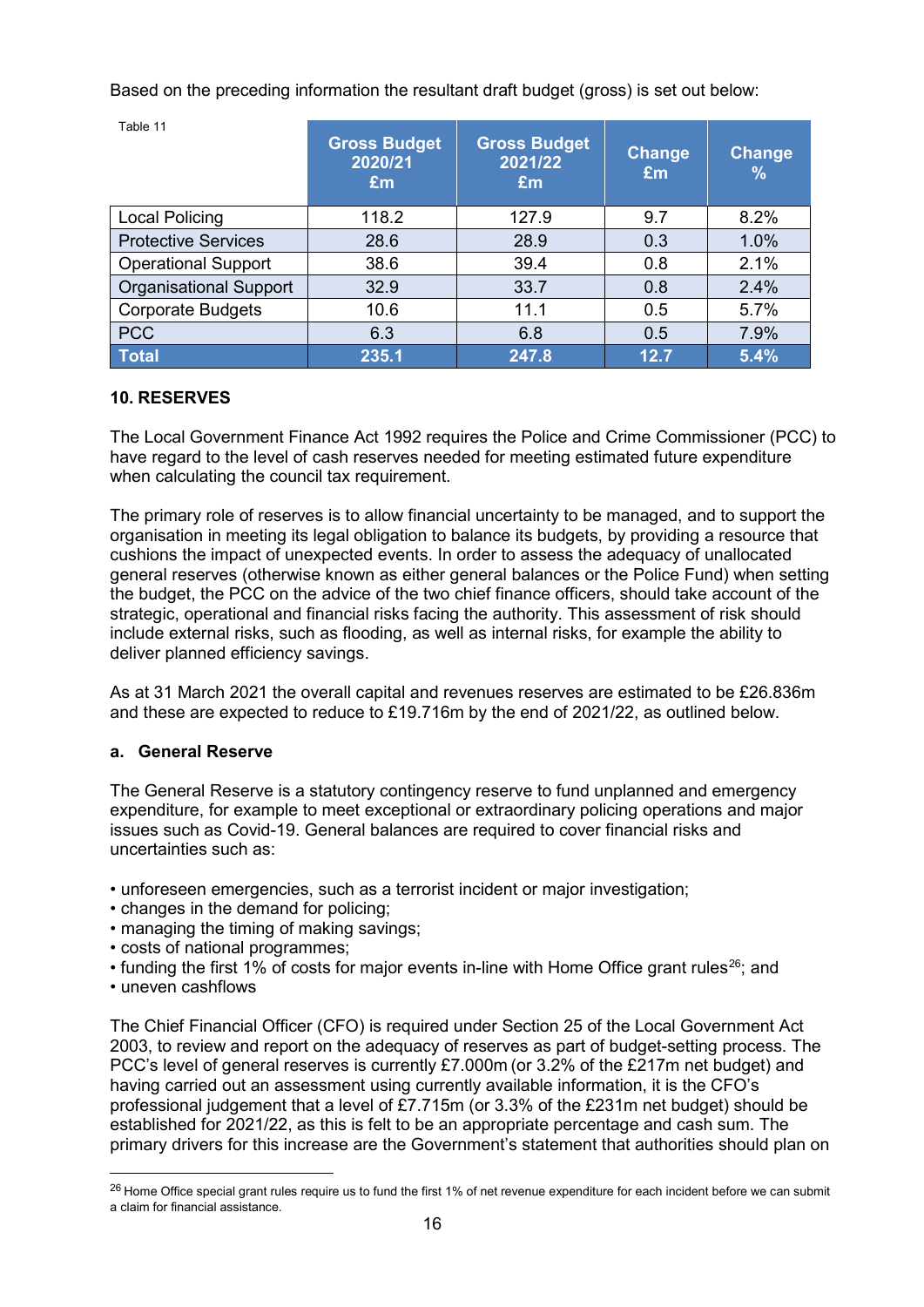the basis of no further funding packages to meet COVID-19 costs; the possible impact of the McLeod pension remedy; and the potential cost increase of the national Emergency Services Network (ESN) project.

It should be noted that this reserve level is still significantly below the 5% (£11.495 $m^{27}$  $m^{27}$  $m^{27}$ ) level that requires justification to be provided to the Home Office.

#### **b. Useable reserves**

 $T \cdot 122$ 

Since their peak, in 2015/16, of £42.482m, these one-off resources have been utilised to protect officer numbers and fund investments. The estimated balance at the 31 March 2021 is expected to be £13.861m; a reduction of 67%. The allocations for the coming financial are shown below:

| rable iz                                            | <b>Estimated</b><br>31 March<br>2021<br><b>Opening</b><br><b>Balance</b> | <b>Planned</b><br>use in<br>2021/22 | <b>Estimated</b><br>31 March<br>2022<br><b>Closing</b><br><b>Balance</b> |
|-----------------------------------------------------|--------------------------------------------------------------------------|-------------------------------------|--------------------------------------------------------------------------|
| Base Budget Support Reserve - balance b/fwd.        | 11.199                                                                   |                                     |                                                                          |
| <b>HQ Project Management Office</b>                 |                                                                          | (0.100)                             |                                                                          |
| Organisation-wide priority-based budgeting exercise |                                                                          | (0.300)                             |                                                                          |
| Transfer to general reserve (see a. above)          |                                                                          | (0.715)                             | 10.084                                                                   |
| Victims services fund                               | 0.674                                                                    | (0.020)                             | 0.654                                                                    |
| <b>Road Safety Fund</b>                             | 1.988                                                                    | (0.725)                             | 1.263                                                                    |
| <b>Total Usable Reserves</b>                        | 13.861                                                                   | (1.860)                             | 12.001                                                                   |

A comparison of the PCC's overall reserves position<sup>[28](#page-16-1)</sup> in comparison to County and District council partners in Hertfordshire is shown in Appendix B.

#### **c. Capital reserves**

There are also accumulated capital grants and reserves totalling £5.260m which will be fully utilised by the end of 2021/22.

#### **11. CAPITAL**

-

The high-level medium-term capital programme is shown below along with the planned sources of funding, 94% of which is expected to come from external borrowing.

| Table 13                        |               |               |               |               |                    |  |  |
|---------------------------------|---------------|---------------|---------------|---------------|--------------------|--|--|
| <b>Capital Programme</b>        | 2021/22<br>£m | 2022/23<br>Em | 2023/24<br>£m | 2024/25<br>Em | <b>Total</b><br>£m |  |  |
| <b>Estates</b>                  | 6.405         | 17.925        | 34.363        | 11.226        | 69.919             |  |  |
| <b>ICT</b>                      | 3.269         | 5.868         | 2.287         | 1.195         | 12.619             |  |  |
| Fleet                           | 1.799         | 1.829         | 1.860         | 1.890         | 7.378              |  |  |
| <b>ESMCP</b>                    | 0.405         | 1.533         | 4.455         | 4.234         | 10.627             |  |  |
| <b>Technical and Specialist</b> | 0.974         | 0.359         | 0.359         | 0.359         | 2.051              |  |  |
| Uplift (Estates, fleet)         | 0.300         | 0.300         | 0.300         | -             | 0.900              |  |  |
| <b>Total</b>                    | 13.151        | 27.815        | 43.624        | 18.904        | 103.494            |  |  |

<span id="page-16-0"></span><sup>27</sup> Based on 2021/22 net revenue budget of £229.9m

<span id="page-16-1"></span><sup>28</sup> Based on published financial statement as at 31 March 2020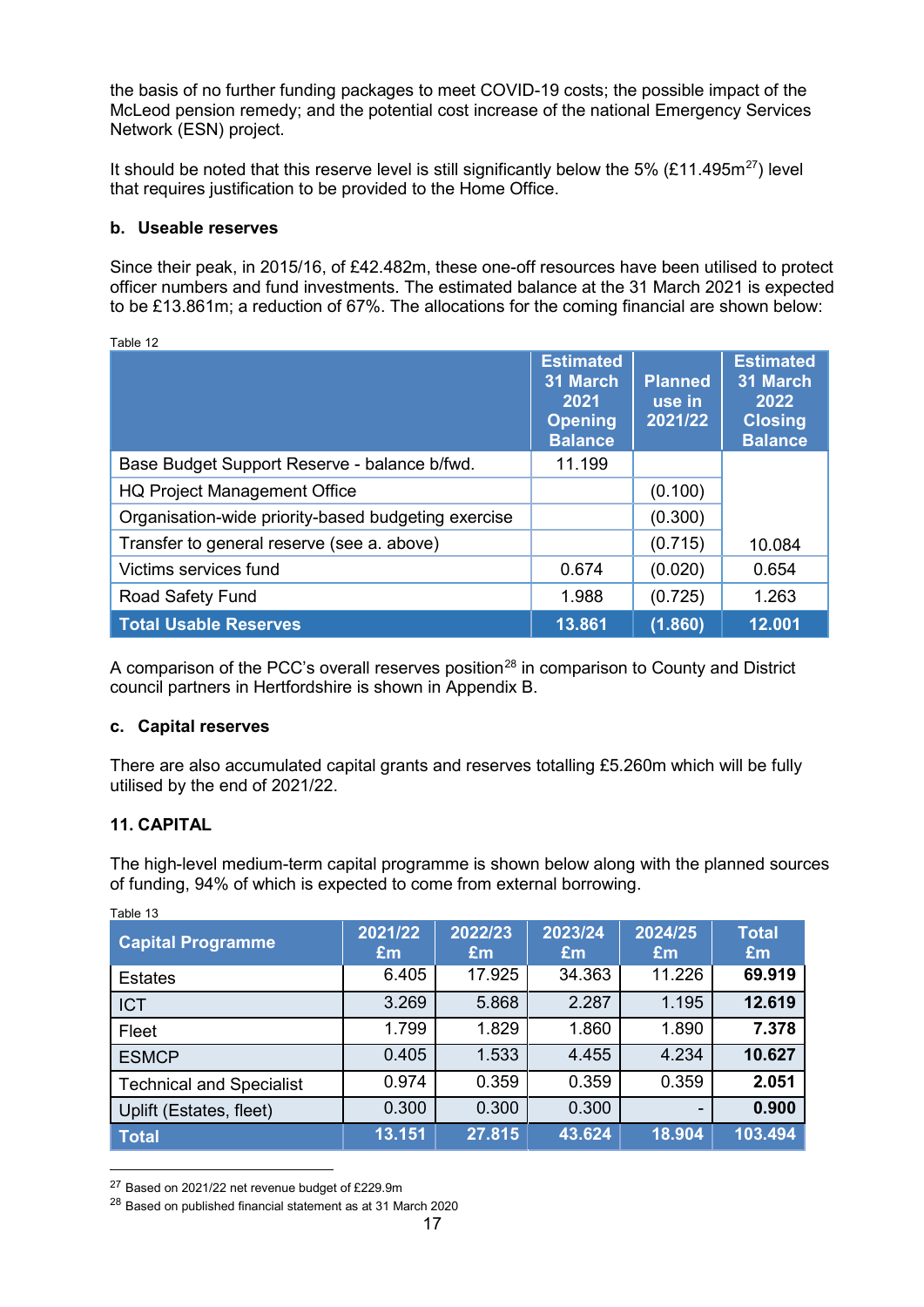Of the £103.494m four-year capital programme, £61.029m (59%) relates to the planned redevelopment of the Headquarters site under Operation Phoenix. The outline business case for the Headquarters redevelopment was agreed at SEB in November 2019 to take forward work up to obtaining planning permission and the development of a full business case. Subsequently the scope of the project has been extended to include the construction of an additional building to both act as a decamp facility (and in doing so avoid significant revenue costs associated with the hire of portacabins) and then be adapted to house L&D functionality. As a result, the planning permission application is now expected for late summer.

During the year the building consultancy firm AECOM was been appointed to undertaken design and planning permission work. At this stage AECOM's review of project costs is being analysed by the Constabulary as is the need for cost engineering, prior to agreeing a final design proposal for the FBC and a resulting funding envelope and profile of spend. In addition, work is on-going by the Design Team to develop user requirements working closely with managers across the organisation under the banner Operation Phoenix.

Details on the other areas of the capital programme are set-out in Appendix F.

The above programme will be financed as follows:

| <b>Financing</b>                                    | 2021/22<br>Em | 2022/23<br>Em | 2023/24<br>£m | 2024/25<br>Em | <b>Total</b><br>Em |
|-----------------------------------------------------|---------------|---------------|---------------|---------------|--------------------|
| Capital grant                                       | 0.157         | 0.157         | 0.157         | 0.157         | 0.628              |
| Capital receipts                                    | 5.260         | 0             | 0             | 0             | 5.260              |
| <b>Capital Financing</b><br>Requirement (Borrowing) | 7.734         | 27.658        | 43.467        | 18.747        | 97.606             |
| Revenue Contribution to<br>Capital Outlay           | 0             | 0             | 0             | 0             | 0                  |
| <b>Total Financing</b>                              | 13.151        | 27.815        | 43.624        | 18.904        | 103.494            |

Table 14

Funding of the capital programme is set-out in Table 15 above. In the police funding settlement, the government confirmed general capital grant will again remain at £0.157m and it has been assumed this position will continue throughout the medium term. It is anticipated that £5.260m of capital receipts will be applied in 2021/22 which will deplete the estimated balance as at the 31<sup>st</sup> March 2021. Current no further generation of capital receipts has been included within the next four-year planning cycle and further work is required to determine the extent to which the local estate footprint could be reduced through centralising support service functions within the redeveloped HQ buildings and agile working.

By far the largest element of funding will be through use of the Capital Financing Requirement (CFR) which represents the underlying need to borrow, predominantly externally, to support capital expenditure.

As well as the interest costs associated with external borrowing, the CFR also attracts a requirement to make Minimum Revenue Provision ensuring funds are put aside for the repayment of capital over the lifetime of non-current assets. These costs are charged to the revenue account and have been reflected in the Capital Financing Section of the Standstill across the MTFP.

In addition to the programme outlined above there are a number of major projects (that are listed below) which have not been factored into the capital programme at this stage. These are not sufficiently developed to be able to determine the size and timing of any financial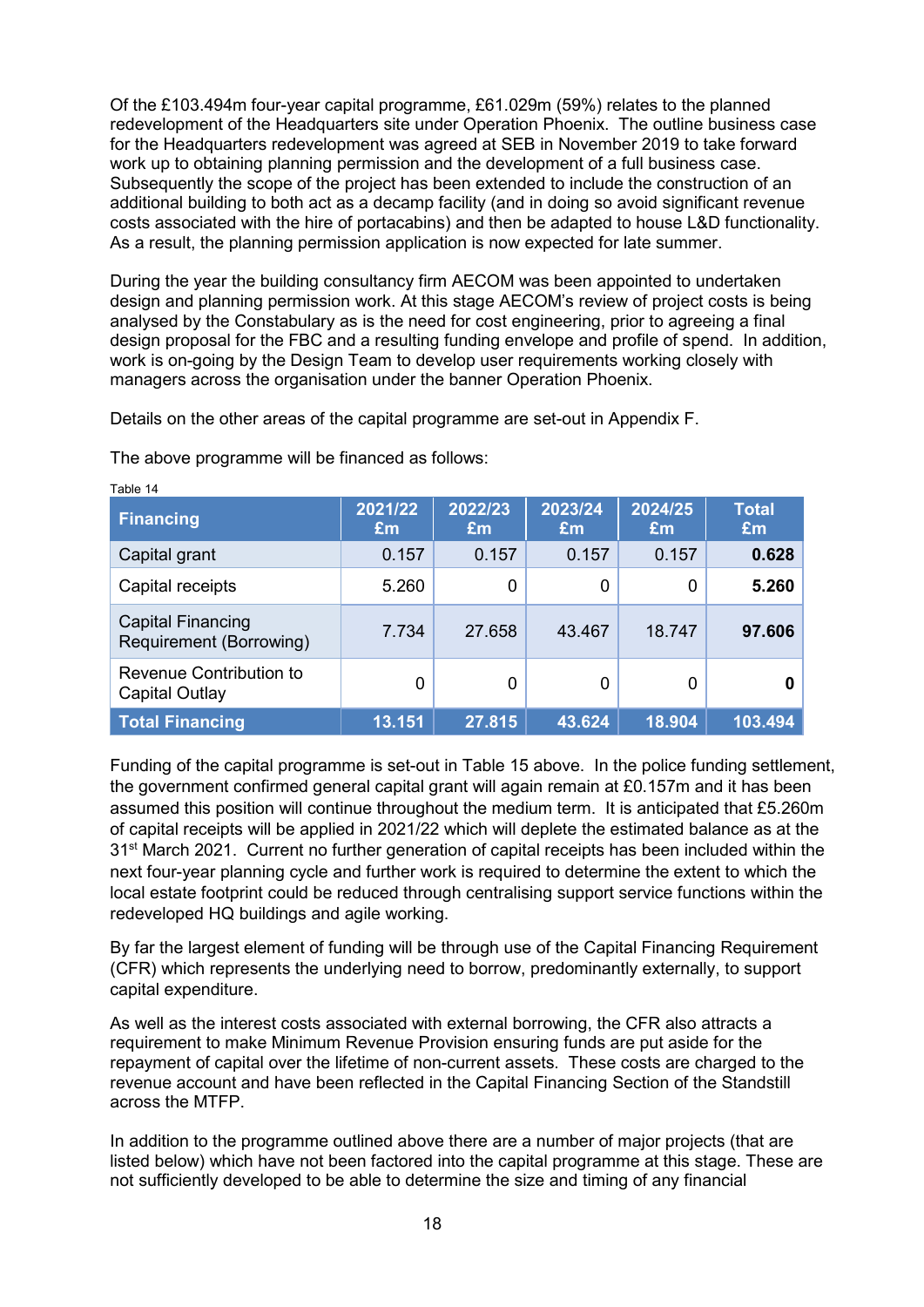commitments. However, subject to any business case approvals. they may incur some enabling costs in the short to medium-term.

| Table 15                                                  |
|-----------------------------------------------------------|
| <b>Potential capital projects</b>                         |
| Longfield joint training centre redevelopment             |
| Armed Policing Unit (APU) range facilities                |
| North Herts rebuild/refurbishment                         |
| Operational Support Unit (OSU) training site re-provision |

## **12. MEDIUM-TERM FINANCIAL PLAN (MTFP)**

The table below provides a high-level summary of the medium-term plan and the following assumptions have been made in its construction.

| Table 16                |            |         |         |         |                                                                                                         |  |  |
|-------------------------|------------|---------|---------|---------|---------------------------------------------------------------------------------------------------------|--|--|
| <b>Variable</b>         | 2021/22    | 2022/23 | 2023/24 | 2024/25 | <b>Narrative</b>                                                                                        |  |  |
|                         | Em         | Em      | Em      | Em      |                                                                                                         |  |  |
| Taxbase                 | $(0.64\%)$ | 0.75%   | 1.40%   | 1.40%   | Gradual year-on-year growth back to<br>pre-2020 levels                                                  |  |  |
| Collection Fund £       | (0.072)    | 0.000   | 0.100   | 0.200   | Collection fund deficit carried forward<br>of £0.104m <sup>29</sup> Move toward surplus<br>after year 2 |  |  |
| <b>Grant Increase</b>   | 5.5%       | $0.0\%$ | 1.0%    | 2.0%    | Cash flat in year 1 of CSR. increasing<br>incrementally in years 2 & 3.                                 |  |  |
| Pay Inflation           | $0.0\%$    | $0.0\%$ | 1.0%    | 2.0%    | Linked to core grant assumption. Pay<br>constraint in early years of 3-year<br>CSR.                     |  |  |
| Non-Pay Inflation       | 1.0%       | $1.0\%$ | 1.0%    | 2.0%    | CPI expected to gradually rise to 1.9%<br>by 2024 <sup>30</sup>                                         |  |  |
| Precept increase £ p.a. | 15.00      | 5.00    | 5.00    | 5.00    | Reversion to cap of £5.00 flexibility                                                                   |  |  |

• Full-year effect of funding permanent establishment of 2,190 officers and further uplift on officers above this level is fully funded £ for £ by specific grant;

- Growth and pressures of additional £0.500m per annum;
- No growth assumed beyond 2021/22; and
- Savings applied to all non-police pay costs.

| <b>MTFP budget elements</b>          | 2021/22 | 2022/23        | 2023/24 | 2024/25 | <b>Total</b> |
|--------------------------------------|---------|----------------|---------|---------|--------------|
|                                      | £m      | £m             | £m      | £m      | £m           |
| <b>Core Grant</b>                    | (7.351) | $\blacksquare$ | (1.342) | (2.711) | (11.404)     |
| <b>Taxbase &amp; Collection Fund</b> | 1.394   | (0.792)        | (1.485) | (1.537) | (2.420)      |
| Precept increase                     | (6.756) | (2.269)        | (2.301) | (2.333) | (13.659)     |
| Standstill costs                     | 3.605   | 3.067          | 4.171   | 7.106   | 17.949       |
| Growth                               | 10.616  | 0.500          | 0.500   | 0.500   | 12.116       |
| Savings                              | (1.508) | (0.506)        | 0.457   | (1.025) | (2.582)      |
| <b>Cumulative budget gap</b>         |         | ٠              |         |         | -            |

The Comprehensive Spending Review (CSR) is expected next year, which will cover the period 2022-23 to 2024-25 and will be the opportunity for the government to give the PCC financial certainty to deliver the policy objectives over the next three or four years.

<span id="page-18-0"></span><sup>29</sup> See section 4b.

<u>.</u>

Table 17

<span id="page-18-1"></span><sup>30</sup> Office for Budget Responsibility (OBR) - *Economic and fiscal outlook – November 2020 https*://obr.uk/docs/ExecSumm\_November\_2020.pdf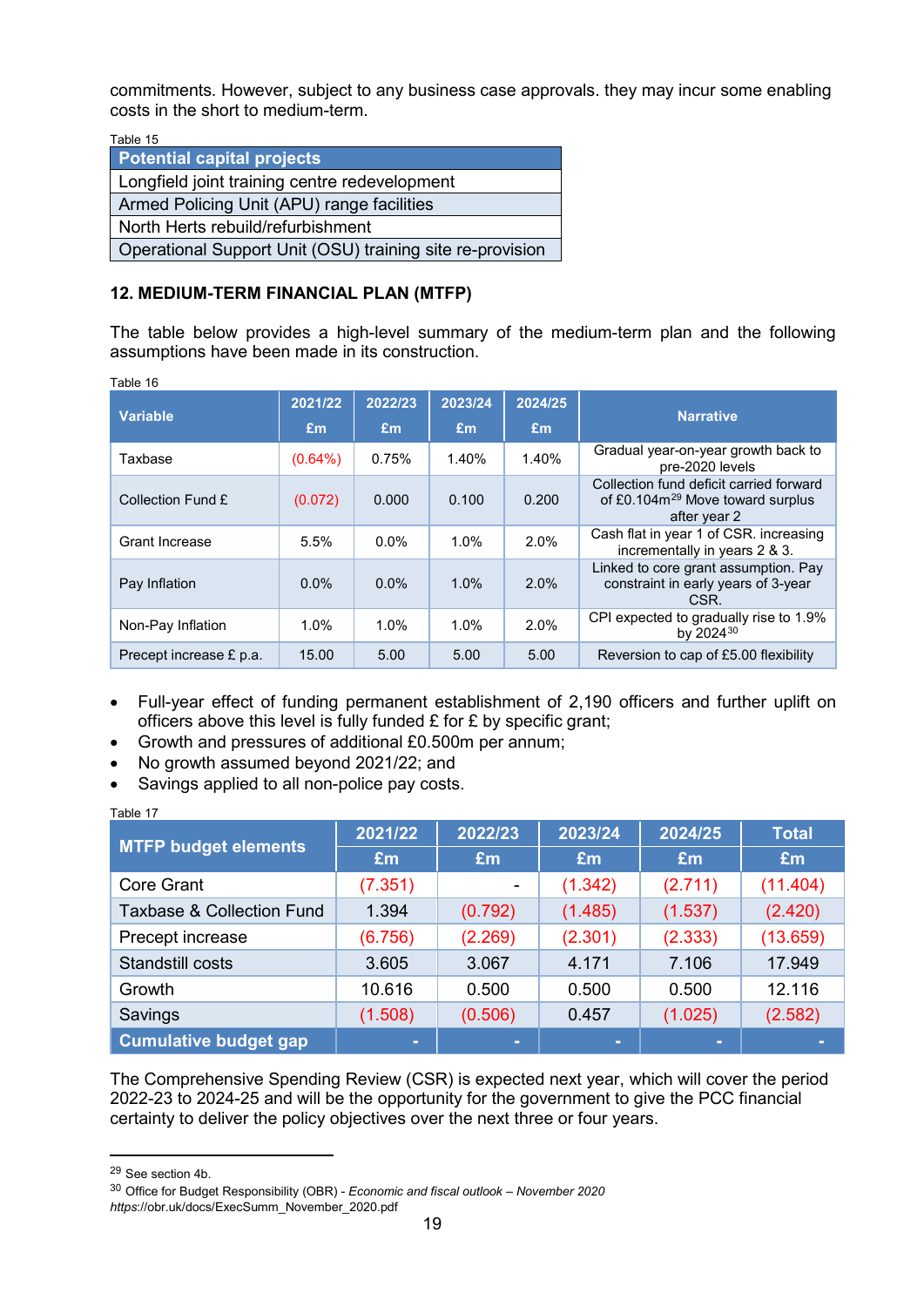The following may be available, if required, to mitigate any potential budget gap:

- Hertfordshire has already identified additional savings; albeit they may be more difficult to achieve and more impactful in nature;
- The holistic priority-based-budgeting exercise in 2021/22 will identify efficiencies; and
- Additional savings that will be generated through 7 Force procurement.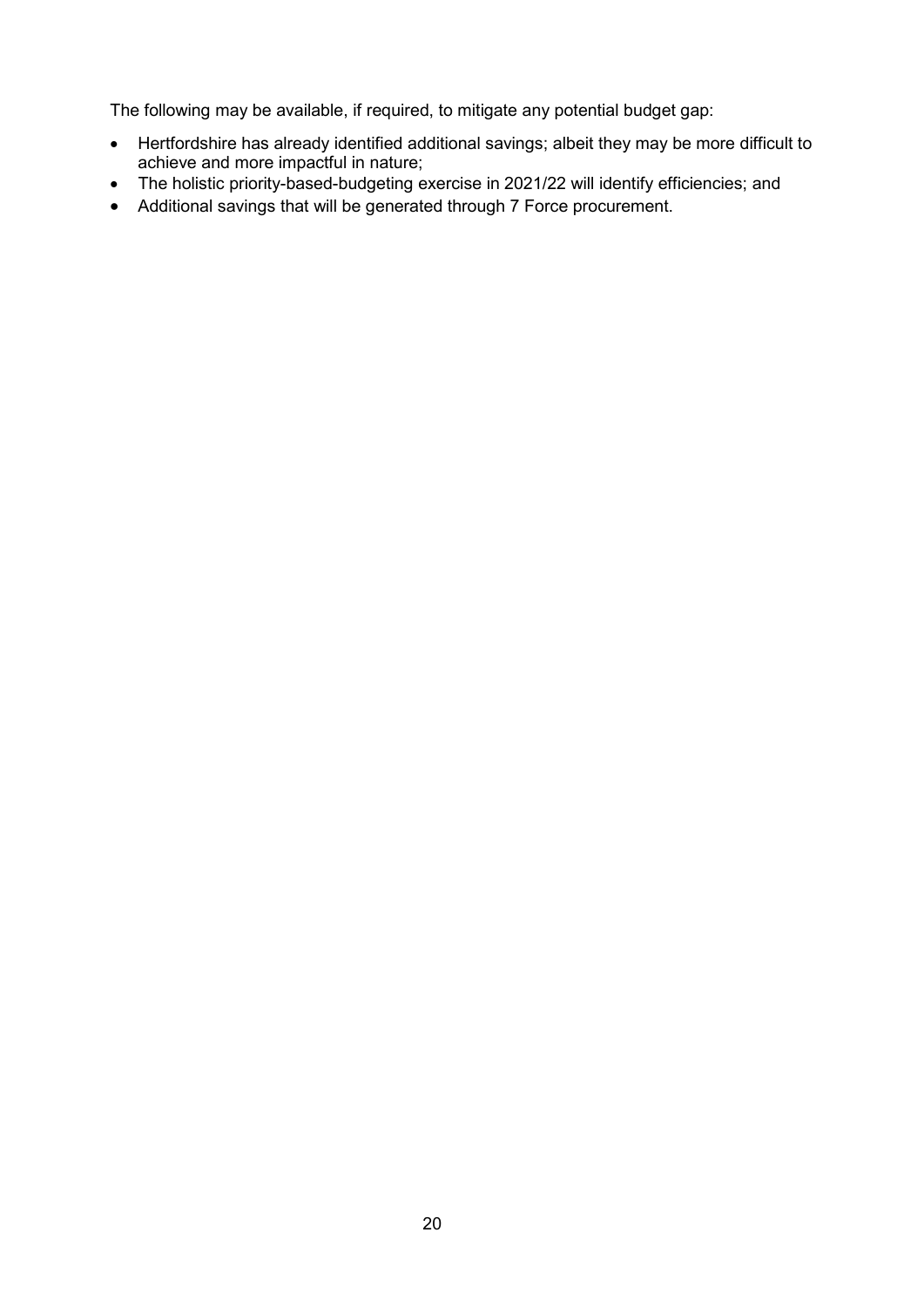#### **APPENDICES**



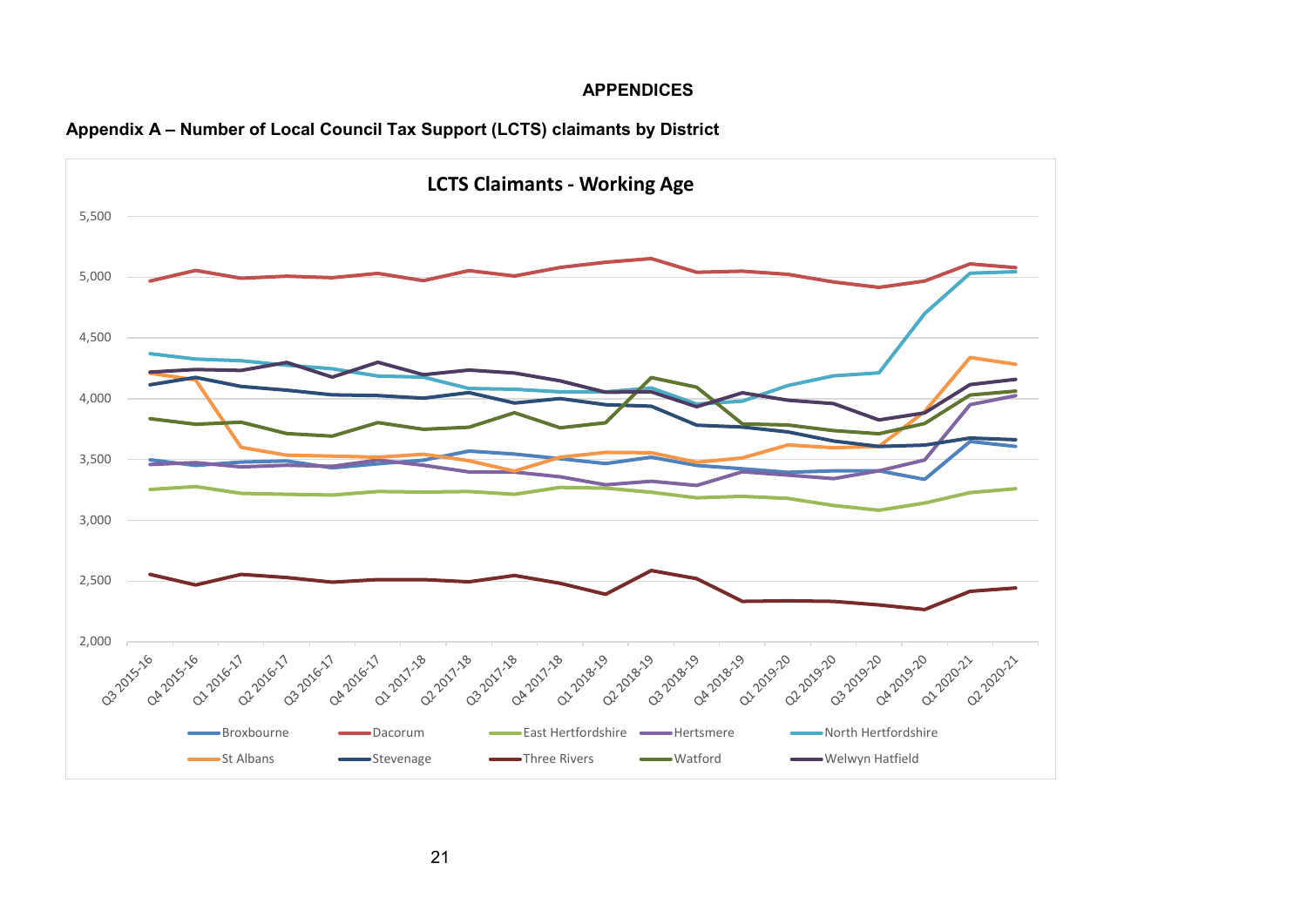#### **Appendix B – Hertfordshire's Reserves Comparison**



22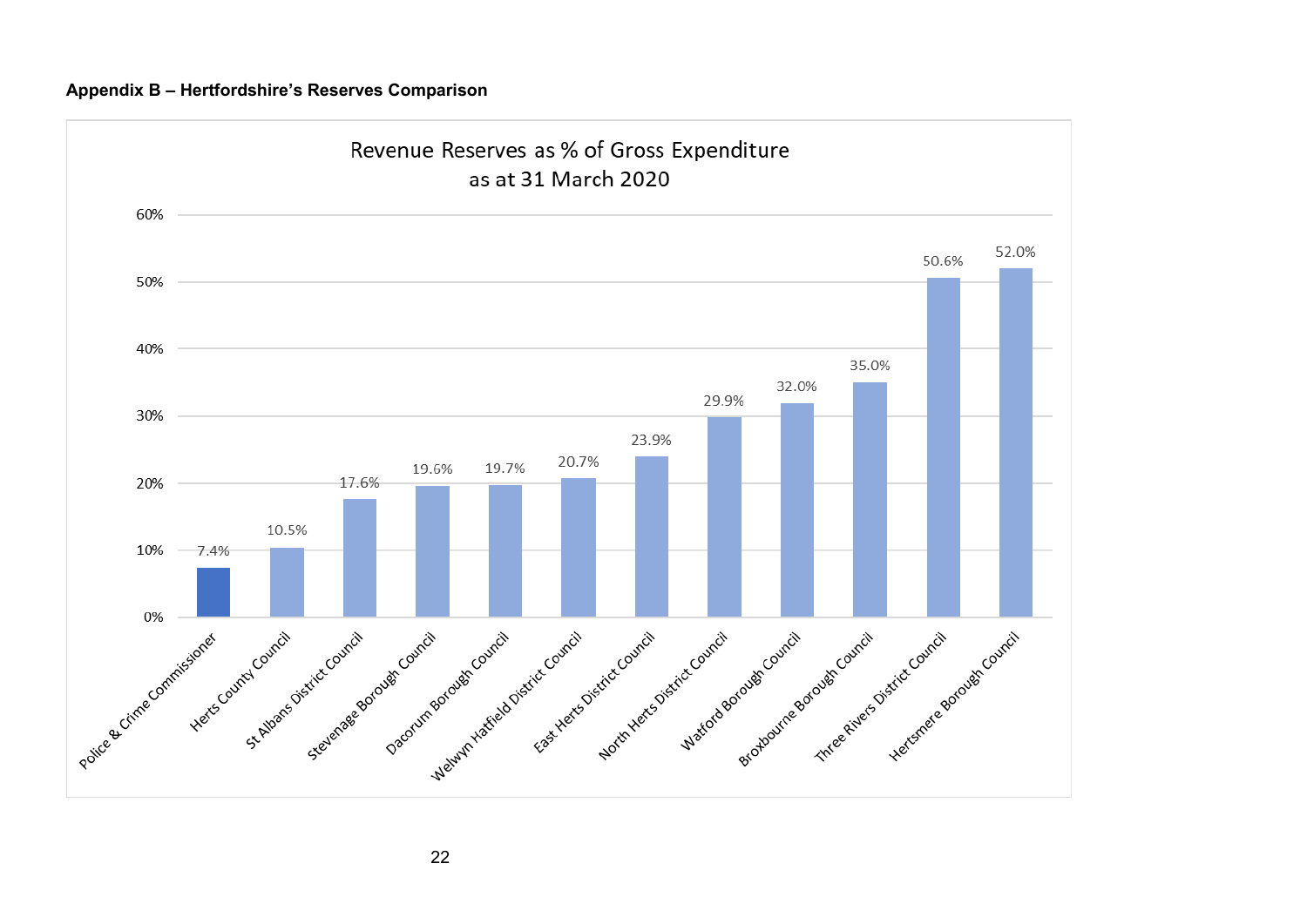# **Appendix C – Changes in 14 lowest policing precept charges**

| Force Area                  | 20-21<br>Ranking<br>1 = Lowest Precept | $20 - 21$<br><b>Band D</b> | $21 - 22$<br>increase | $21 - 22$<br><b>Band D</b><br>Precept | 21-22<br>Ranking<br>$1 =$ Lowest | Ranking<br>Movement |
|-----------------------------|----------------------------------------|----------------------------|-----------------------|---------------------------------------|----------------------------------|---------------------|
| Bedfordshire Police         | 14                                     | £212.09                    | £15.00                | £227.09                               | 14                               |                     |
| Hampshire Police            | 12                                     | £211.46                    | £15.00                | £226.46                               | 13                               |                     |
| Lancashire Police           | 11                                     | £211.45                    | £15.00                | £226.45                               | 12                               |                     |
| Cheshire Police             | 10                                     | £210.44                    | £15.00                | £225.44                               | 11                               |                     |
| Greater Manchester          | 9                                      | £208.30                    | £15.00                | £223.30                               | 10                               |                     |
| Merseyside                  | 13                                     | £211.97                    | £10.00                | £221.97                               | 9                                |                     |
| Kent Police                 | 8                                      | £203.15                    | £15.00                | £218.15                               | 8                                |                     |
| Sussex Police               | 7                                      | £199.91                    | £15.00                | £214.91                               | 7                                |                     |
| South Yorkshire             | 5                                      | £198.04                    | £15.00                | £213.04                               | 6                                |                     |
| <b>Hertfordshire Police</b> | 4                                      | £198.00                    | £15.00                | £213.00                               | 5                                |                     |
| West Yorkshire              | 3                                      | £196.28                    | £15.00                | £211.28                               | 4                                |                     |
| <b>Essex Police</b>         | 6                                      | £198.63                    | £9.90                 | £208.53                               | 3                                |                     |
| West Midlands               | 2                                      | £162.55                    | £15.00                | £177.55                               | 2                                |                     |
| Northumbria                 | 1                                      | £137.00                    | £6.84                 | £143.84                               | 1                                |                     |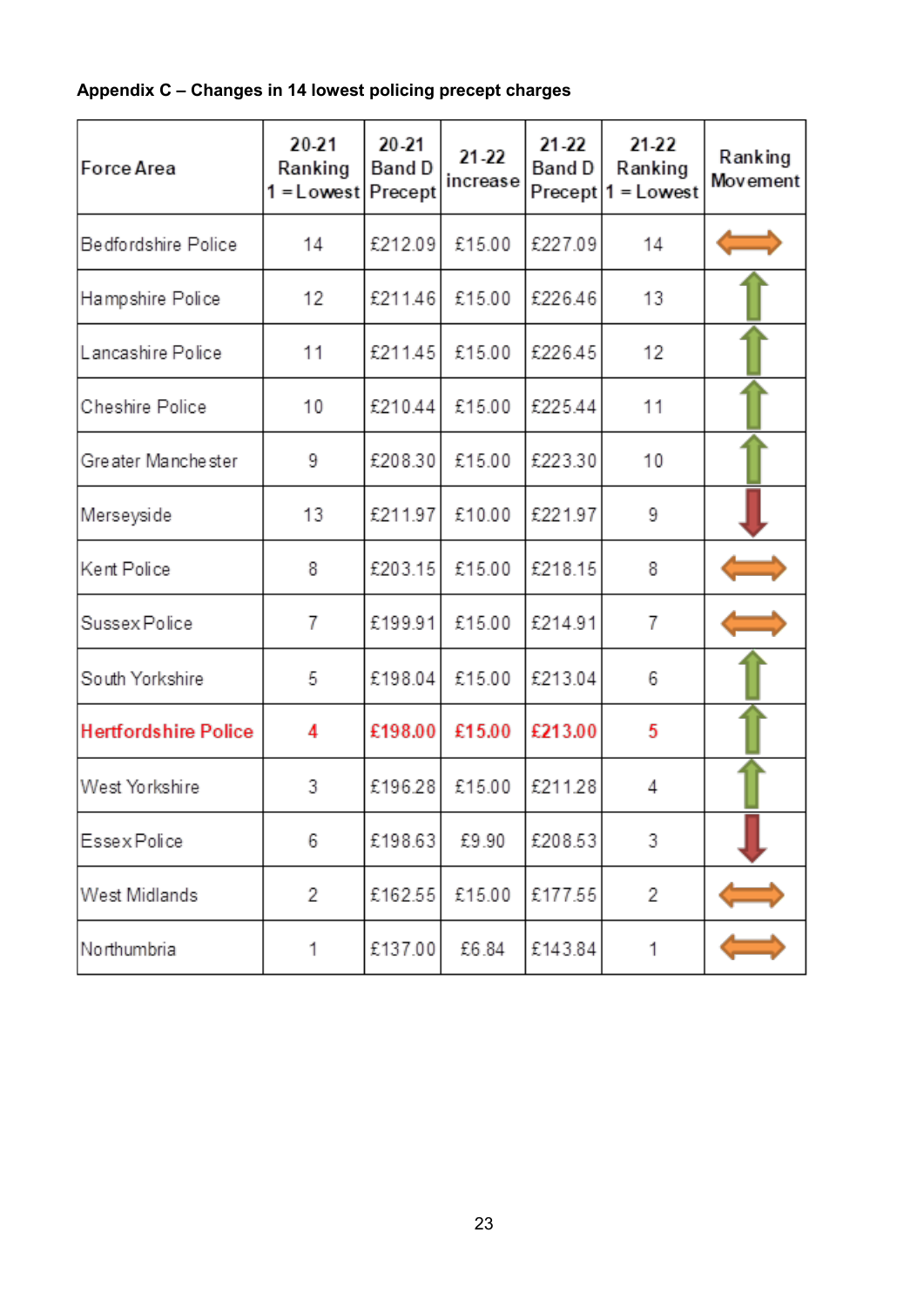# **Appendix D – 2021/22 precept amounts required from the Borough/District council[s31](#page-23-0)**

| <b>Council</b>            | <b>Taxbase Precept</b><br><b>Charge</b> | 19/20 Surplus/<br>(Deficit) | 1/3rd 20-21<br><b>Surplus/</b><br>(Deficit) | <b>Total</b>    |
|---------------------------|-----------------------------------------|-----------------------------|---------------------------------------------|-----------------|
| <b>Broxbourne</b>         | 7,312,949.24                            | (40, 259.00)                | (69, 882.00)                                | 7,202,808.24    |
| Dacorum                   | 12,501,758.10                           | 9,565.29                    | (1, 147.82)                                 | 12,510,175.57   |
| <b>East Hertfordshire</b> | 13,149,427.20                           | (12, 346.00)                | 4,115.33                                    | 13, 141, 196.53 |
| <b>Hertsmere</b>          | 8,921,952.30                            | 91,860.54                   | (23,058.21)                                 | 8,990,754.63    |
| North Hertfordshire       | 10,521,539.70                           | (17, 166.00)                | (41, 211.67)                                | 10,463,162.03   |
| <b>St Albans</b>          | 13,122,291.00                           | 95,204.00                   | (73,031.00)                                 | 13,144,464.00   |
| Stevenage                 | 5,907,299.40                            | 36,880.00                   | 0.00                                        | 5,944,179.40    |
| <b>Three Rivers</b>       | 8,258,925.90                            | 46,602.00                   | (13, 577.67)                                | 8,291,950.23    |
| Watford                   | 6,983,439.30                            | 25,809.00                   | (5,848.33)                                  | 7,003,399.97    |
| <b>Welwyn Hatfield</b>    | 9,257,491.20                            | (70, 423.00)                | (14, 052.00)                                | 9,173,016.20    |
| <b>Total</b>              | 95,937,073.34                           | 165,726.83                  | (237, 693.36)                               | 95,865,106.81   |

<span id="page-23-0"></span> $31$  Subject to change on receipt of final data from districts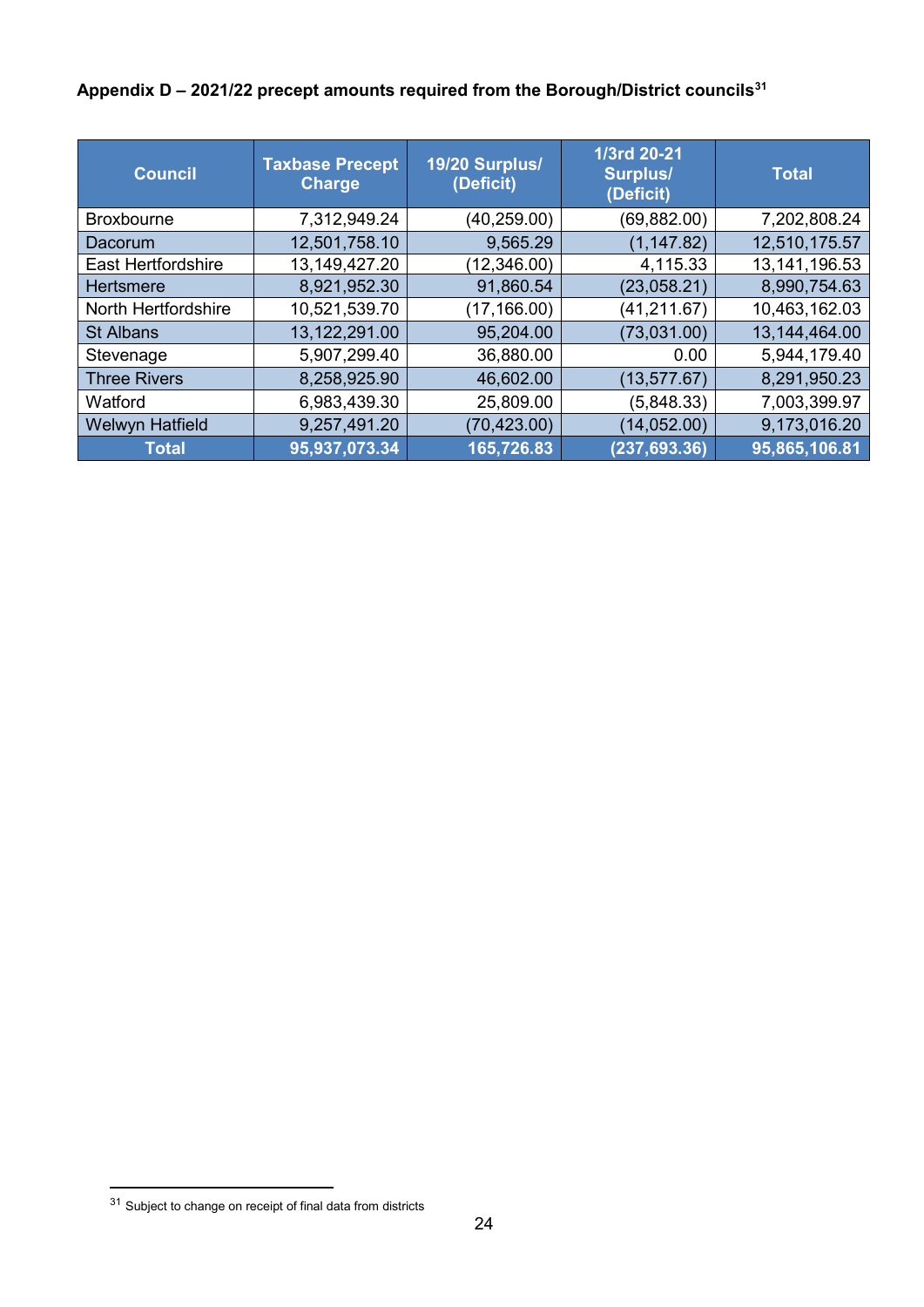# **Appendix E – BCH Collaborative Budget 2021/22**

| <b>BCH Budget Summary</b>                          | <b>Joint</b><br><b>Protective</b><br><b>Services</b><br>£m | <b>Support</b><br>£m | Operational Organisational<br><b>Support</b><br>Em | <b>BCH Total</b><br>£m |
|----------------------------------------------------|------------------------------------------------------------|----------------------|----------------------------------------------------|------------------------|
| 2020/21 Budget                                     | 47.607                                                     | 28.561               | 29.740                                             | 105.908                |
| Inflated Vacancy Factor (JPS only)                 | 1.021                                                      | 0.000                | 0.000                                              | 1.021                  |
| Inflation & Pay Awards                             | 0.456                                                      | 0.534                | 0.302                                              | 1.292                  |
| Beds Staff Pension Employers Contribution increase | 0.053                                                      | 0.029                | 0.031                                              | 0.113                  |
| Savings                                            | (1.021)                                                    | (2.278)              | (1.229)                                            | (4.528)                |
| Growth                                             | 0.475                                                      | 3.136                | 0.881                                              | 4.492                  |
| Final 2021/22 Budget                               | 48.591                                                     | 29.982               | 29.725                                             | 108.298                |
| Budget Change compared to 2020/21                  | 0.984                                                      | 1.421                | (0.015)                                            | 2.390                  |

| <b>BCH Budget by Portfolio and Unit</b> |                                                                |                  |                    |  |  |  |
|-----------------------------------------|----------------------------------------------------------------|------------------|--------------------|--|--|--|
| <b>Service</b>                          | <b>Unit</b>                                                    | <b>BCH</b><br>£m | <b>Herts</b><br>£m |  |  |  |
|                                         | <b>APU</b>                                                     | 8.800            | 3.075              |  |  |  |
|                                         | Dogs Unit                                                      | 3.004            | 1.285              |  |  |  |
|                                         | Major Crime Unit                                               | 9.711            | 3.909              |  |  |  |
| <b>Joint Protective Services</b>        | OPSU                                                           | 1.180            | 0.523              |  |  |  |
|                                         | PROTECTIVE SERVICES COMMAND                                    | 0.858            | 0.380              |  |  |  |
|                                         | Resilience/CCU                                                 | 0.403            | 0.179              |  |  |  |
|                                         | <b>RPU</b>                                                     | 11.888           | 5.253              |  |  |  |
|                                         | <b>Scientific Services Unit</b>                                | 11.841           | 5.024              |  |  |  |
|                                         | <b>Taser Training Team</b>                                     | 0.906            | 0.402              |  |  |  |
| <b>Joint Protective Services Total</b>  | 48.591                                                         | 20.030           |                    |  |  |  |
|                                         | <b>Criminal Justice</b>                                        | 2.572            | 1.140              |  |  |  |
|                                         | Custody/CJ SMT                                                 | 0.917            | 0.473              |  |  |  |
|                                         | <b>ESMCP &amp; Digital Mobile</b>                              | 1.270            | 0.563              |  |  |  |
| <b>Operational Support</b>              | Firearms & Explosives Licensing                                |                  | 0.183              |  |  |  |
|                                         | <b>ICT</b>                                                     | 24.699           | 10.720             |  |  |  |
|                                         | Cameras Tickets & Collisions (Income)                          | (5.954)          | (2.527)            |  |  |  |
|                                         | Cameras Tickets & Collisions (Expenditure)                     | 4.954            | 2.102              |  |  |  |
|                                         | Cameras Tickets & Collisions (Contribution to Force Overheads) | 1.000            | 0.424              |  |  |  |
| <b>Operational Support Total</b>        |                                                                | 29.982           | 13.078             |  |  |  |
|                                         | HR and L&D (Below)                                             | 0.061            | 0.061              |  |  |  |
|                                         | <b>Information Management</b>                                  | 3.389            | 1.502              |  |  |  |
|                                         | Procurement                                                    | 0.938            | 0.416              |  |  |  |
|                                         | <b>Uniform Stores</b>                                          | 0.310            | 0.137              |  |  |  |
|                                         | <b>Professional Standards</b>                                  | 4.727            | 2.094              |  |  |  |
|                                         | <b>Human Resources</b>                                         | 8.420            | 3.732              |  |  |  |
| <b>Organisational Support</b>           | Learning & Development                                         | 8.987            | 3.984              |  |  |  |
|                                         | <b>BCH Communications</b>                                      | 0.189            | 0.084              |  |  |  |
|                                         | Athena Support & Development Team                              | 0.989            | 0.438              |  |  |  |
|                                         | Change Portfolio Office                                        | 0.697            | 0.309              |  |  |  |
|                                         | <b>BCH Management Accounts</b>                                 | 0.336            | 0.149              |  |  |  |
|                                         | Payroll                                                        | 0.496            | 0.220              |  |  |  |
|                                         | <b>Finance Systems Administration</b>                          | 0.129            | 0.057              |  |  |  |
|                                         | Payroll (Below)                                                | 0.058            | 0.000              |  |  |  |
| <b>Organisational Support Total</b>     |                                                                | 29.725           | 13.183             |  |  |  |
|                                         | <b>Grand Total £m</b>                                          | 108.298          | 46.291             |  |  |  |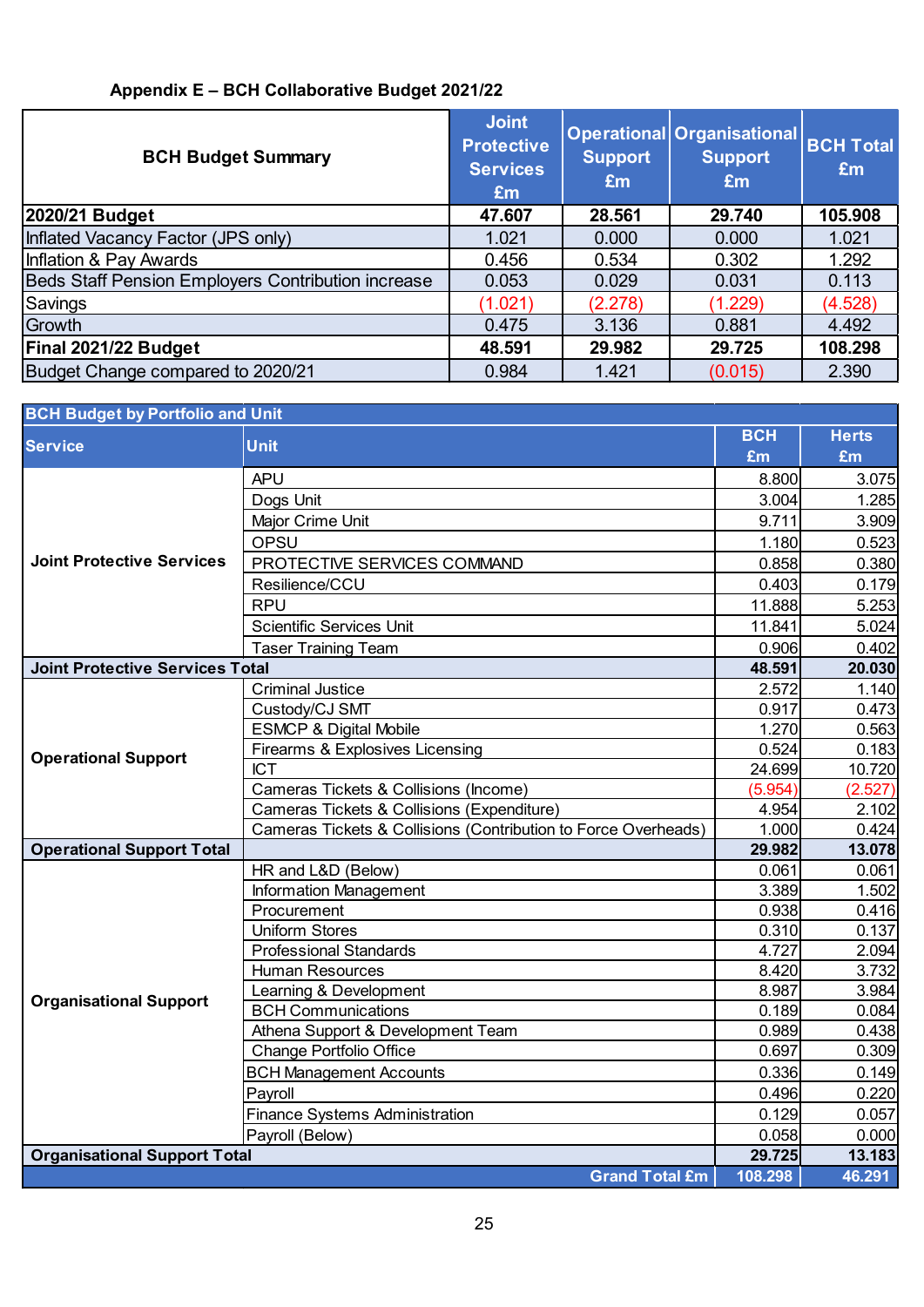# **Appendix F – 2020/21 Capital Programme Detail**

## **1. Estate Programme - £6.405m**

- 1.1 The Estate Strategy agreed by SEB in June 2017 is designed to:
	- make more efficient use of the police estate;
	- generate long-term income;
	- strengthen co-location of police and other public services where possible; and
	- improve the accessibility of operational police to the public.
- 1.2 As set-out in the capital section in the main report the strategy includes a significant redevelopment of the existing Headquarters site which is being progressed as Operation Phoenix. In addition, £1.650m of expenditure is budgeted for alteration works and fit-out of the new Watford Police Station site (funding for the purchase of this site will be slipped from 2020/21 should completion not progress in 2020/21), a move that in turn will allow for the redevelopment of the current Shady Lane site in tandem with the previously purchased old court site.

|                                              | 2021/22 | 2022/23 | 2023/24 | 2024/25 | <b>Total</b> |
|----------------------------------------------|---------|---------|---------|---------|--------------|
| <b>Planned Expenditure</b>                   | Em      | Em      | Em      | Em      | £m           |
| HQ redevelopment                             | 3.865   | 14.875  | 31.463  | 10.826  | 61.029       |
| <b>Watford Police Station</b>                | 1.650   | 0.150   |         |         | 1.800        |
| <b>Joint Fire/Police Estates</b><br>Strategy | 0.050   | 2.500   | 2.500   |         | 5.050        |
| Local Estates & Maintenance                  | 0.840   | 0.400   | 0.400   | 0.400   | 2.040        |
| Total                                        | 6.405   | 17.925  | 34.363  | 11.226  | 69.919       |

Table E 1 - Estate developments and minor works:

1.3 **Headquarters Redevelopment- £3.865m** – As set out in the Estates Strategy the running costs and associated maintenance of the Headquarters site is projected to increase significantly in the coming years, as a number of existing blocks have reached the end of their economic lives. In response to this, work has progressed on developing a preferred option for the redevelopment of a sizeable proportion of the site, which will enable the move to a more flexible, cost efficient facility. This project also provides an opportunity to widen the range of services and partners based at the Headquarters site and in support of this the OPCC is exploring the benefits and feasibility of achieving greater partnership working on the site with Bluelight and Community Safety partners (Community Safety Campus).

Funding for the coming year is £3.865m on the basis that planning permission is achieved and enabling work commences in late 2021/22.

1.4 **Watford Police Station - £1.650m** – It is now anticipated that should the purchase of the new Watford Police Station, the Orient Building, progress this will be in the new financial year and resources will be slipped from 2020/21 to fund this. On this basis work will be progressed on alterations during 2021/22.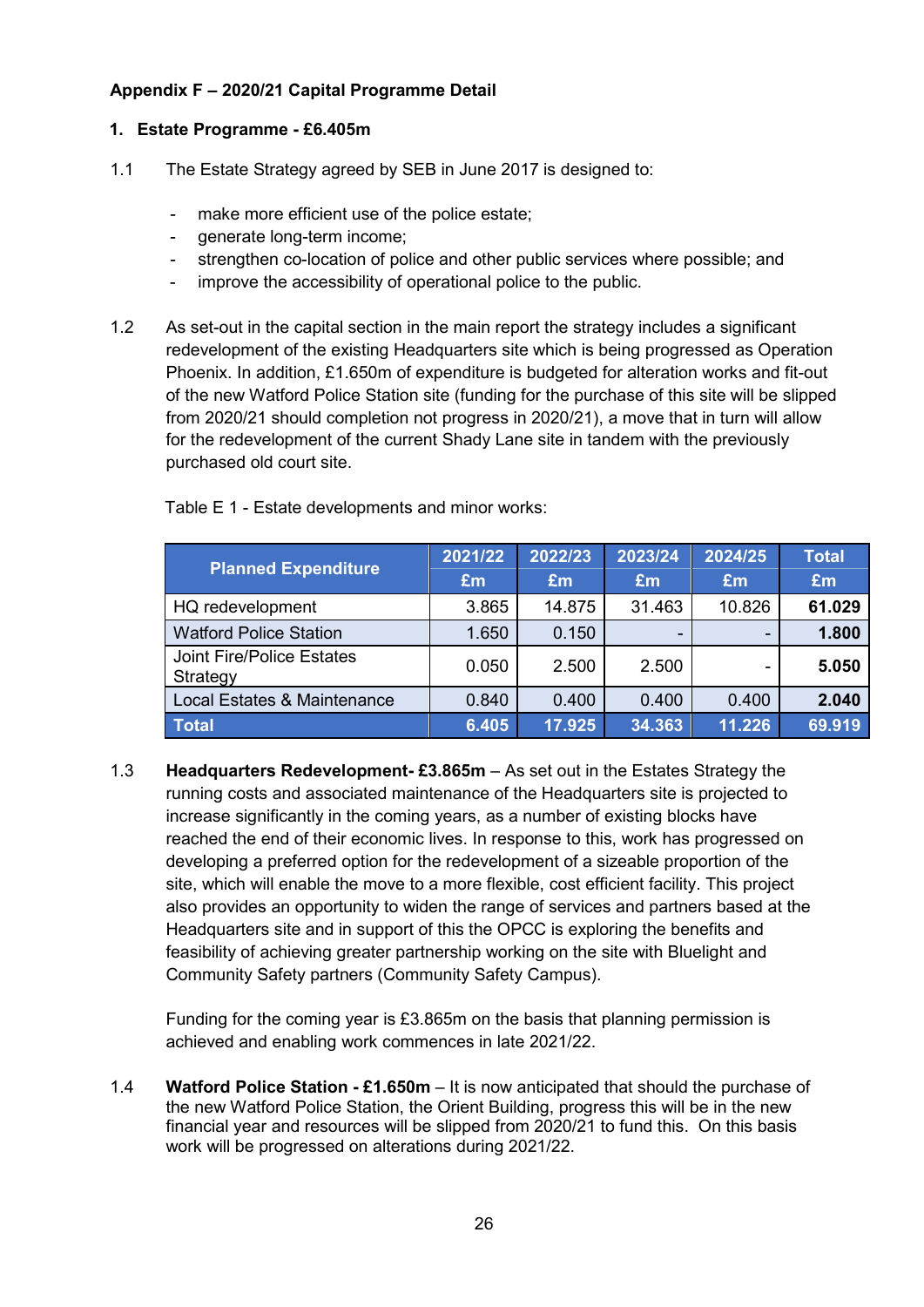- 1.5 **Joint Fire/Police Estates Strategy - £0.050m** The Constabulary is working with the Fire Service to develop proposals to enhance the existing joint training facilities based at Longfield. The outcome of this work may impact upon the overall Headquarters 2020 requirements. An initial enabling fund of £0.050m is included in the 2021/22 capital programme with subsequent work expected to full across the following two years at a cost of £2.5m p.a. These high-level estimates at this stage and will be subject to review as plans progress.
- 1.6 **Local Estate and Maintenance - £0.840m** The PCC continues to have a strong commitment to the provision of local policing bases within each of the 10 Community Safety Partnerships (CSPs). The programme recognises the need to set aside capital funding to support opportunities for shared accommodation and working as they arise (£100k), a contribution to the Brookfield Joint Emergency Hub (£100k) and funding towards St Albans relocation feasibility work (£50k). The estate programme also includes funding of £130k for the access control upgrade, £160k for roof upgrades at South Oxhey and Stevenage, £50k for general estates pressures arising in year and finally £0.250m for the rolling minor work programmes (boilers, electrical systems, air conditioning, kitchen / washroom).

# **2. Information Communication Technology (ICT) Investment Programme - £3.114m**

- 2.1 The ICT capital investment programme is developed recognising the need to support policing functions through the right investment in infrastructure, systems, and mobilisation. The 2021/22 programme contains elements constructed on a BCH basis, with each force contributing to investment on a Net Revenue Expenditure (NRE) basis, as well as force specific spend such as laptop replacement and the renewal of mobile devices.
- 2.2 The following key themes have been considered in setting the programme for 2020/21 and beyond:
	- To provide the necessary support to increasing police officer numbers as the national Police Uplift Programme enters its second year;
	- The continuing move to hosted cloud-based systems which has seen the removal from the capital programme of the annual Microsoft Enterprise Agreement under NEP an its inclusion in the revenue budget.

| <b>Planned Expenditure</b> | 2021/22 | 2022/23 | 2023/24 | 2024/25 | <b>Total</b> |
|----------------------------|---------|---------|---------|---------|--------------|
|                            | £m      | £m      | £m      | £m      | £m           |
| <b>Mobile Comms</b>        | 0.809   | 1.167   | 0.422   | 0.303   | 2.701        |
| <b>Operations</b>          | 0.690   | 2.521   | 1.085   | 0.537   | 4.832        |
| Infrastructure             | 0.492   | 0.226   | 0.310   | 0.266   | 1.294        |
| Communication              | 0.102   | 0.977   | 0.027   |         | 1.106        |
| <b>Networks</b>            | 0.417   | 0.465   | 0.399   | 0.044   | 1.326        |
| Other                      | 0.759   | 0.512   | 0.044   | 0.044   | 1.359        |
| Total                      | 3.269   | 5.868   | 2.287   | 1.195   | 12.619       |

**Mobile Communications - £0.809m**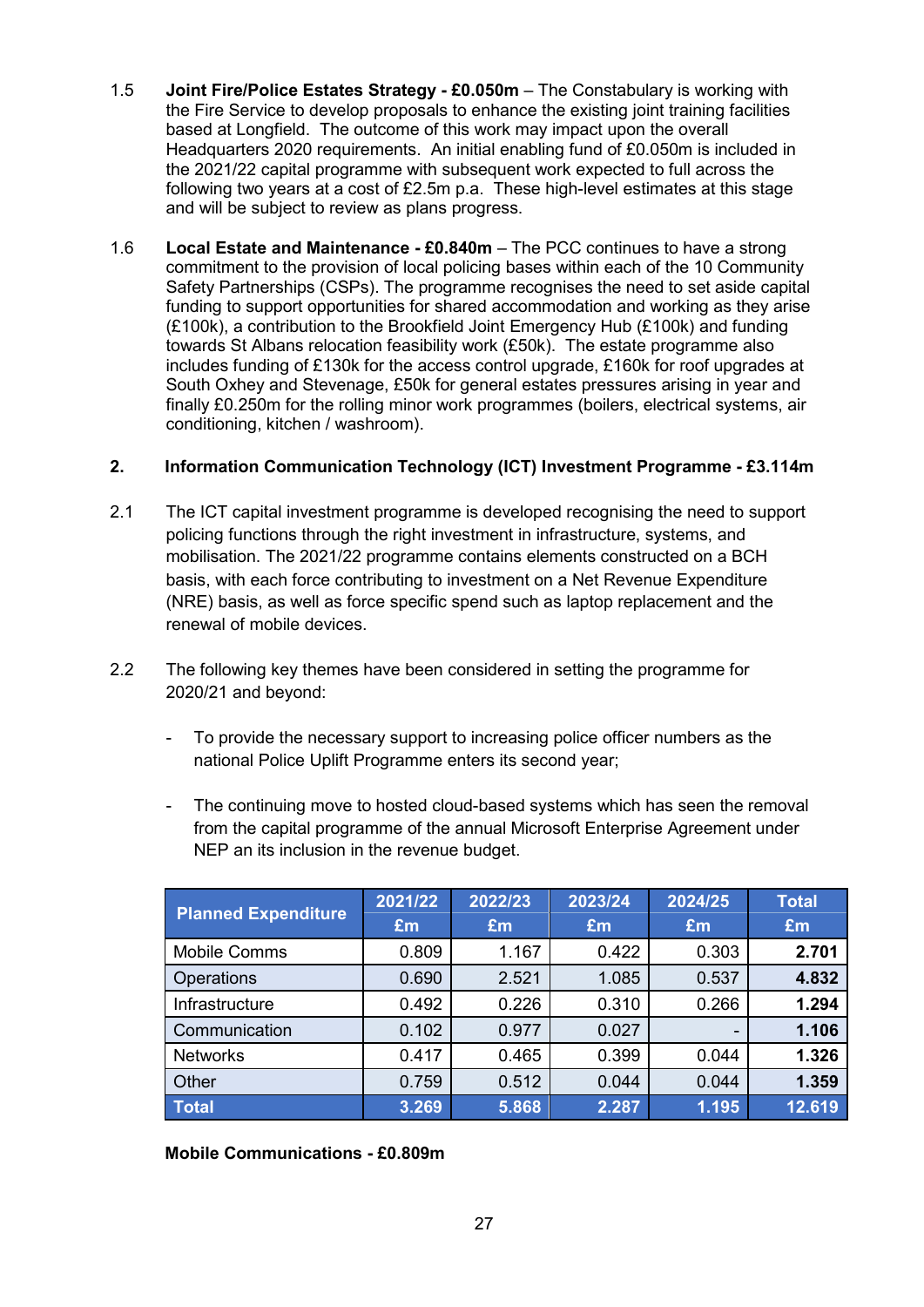- Rolling BCH replacement of 2,250 Reveal body worn cameras reaching end of life (£0.599m)
- Additional uplift based on 90 Herts officers, covering body worn video, airwave radio, and mobile device (£0.122m)
- Purchase of 200 Sepura SC20 airwave radios across BCH to replace older devices becoming out of warranty (£0.044m)

# **Operations - £0.690m**

- Refresh of 440 Herts laptops older than three years, at a unit cost of £971 (£0.427m)
- Replacement of 130 desktops and 264 monitors in FCR for equipment reaching end of life (£0.125m)
- Additional uplift of laptops based on 90 Herts officers, at a unit cost of £971 (£0.088m)
- Provision of 160 laptop docks in Herts to replace desktop PCs, at a unit cost of £119 (£0.019m)

## **Infrastructure - £0.492m**

- Dell storage centre expansion at Huntingdon and WGC (£0.177m)
- Purchase of eight BCH Isilon storage nodes, for body worn video, digital interviews, mobile phone images, and business file shares (£0.155m)
- Replacement of 20 BCH Dell and HP servers no longer in support (£0.053m)
- Purchase of 12 BCH Dell Hyper V servers no longer in support (£0.053m)
- Purchase of two all flash backup storage servers to host Warehouse SQL database (£0.026m)
- Replacement of six SQL servers n longer in support (£0.027m)

#### **Communications - £0.102m**

- Installation of Network Liberty contact system security upgrades (£0.016m)
- Reconfiguration of BCH EISEC services to prepare for BT changes to EISEC service (£0.07m)

## **Networks - £0.417m**

- Purchase of four BCH wireless access controllers and 650 BCH wireless access points to replace equipment nearing end of life (£0.217m)
- Replacement of BCH network Cisco and Dell port switches at end of life and no longer supported by third parties (£0.187m)
- Replacement of BCH firewall appliances at end of life and no longer supported or updated with security patches (£0.013m)

#### **Other - £0.759m**

To fund Herts share of BCH digital interviewing solution networking and cabling (£0.230m), BCH data protection review and deletion tool (£0.133m), TuServ enhancements and infrastructure upgrades (£0.129m), Athena Express, data centre,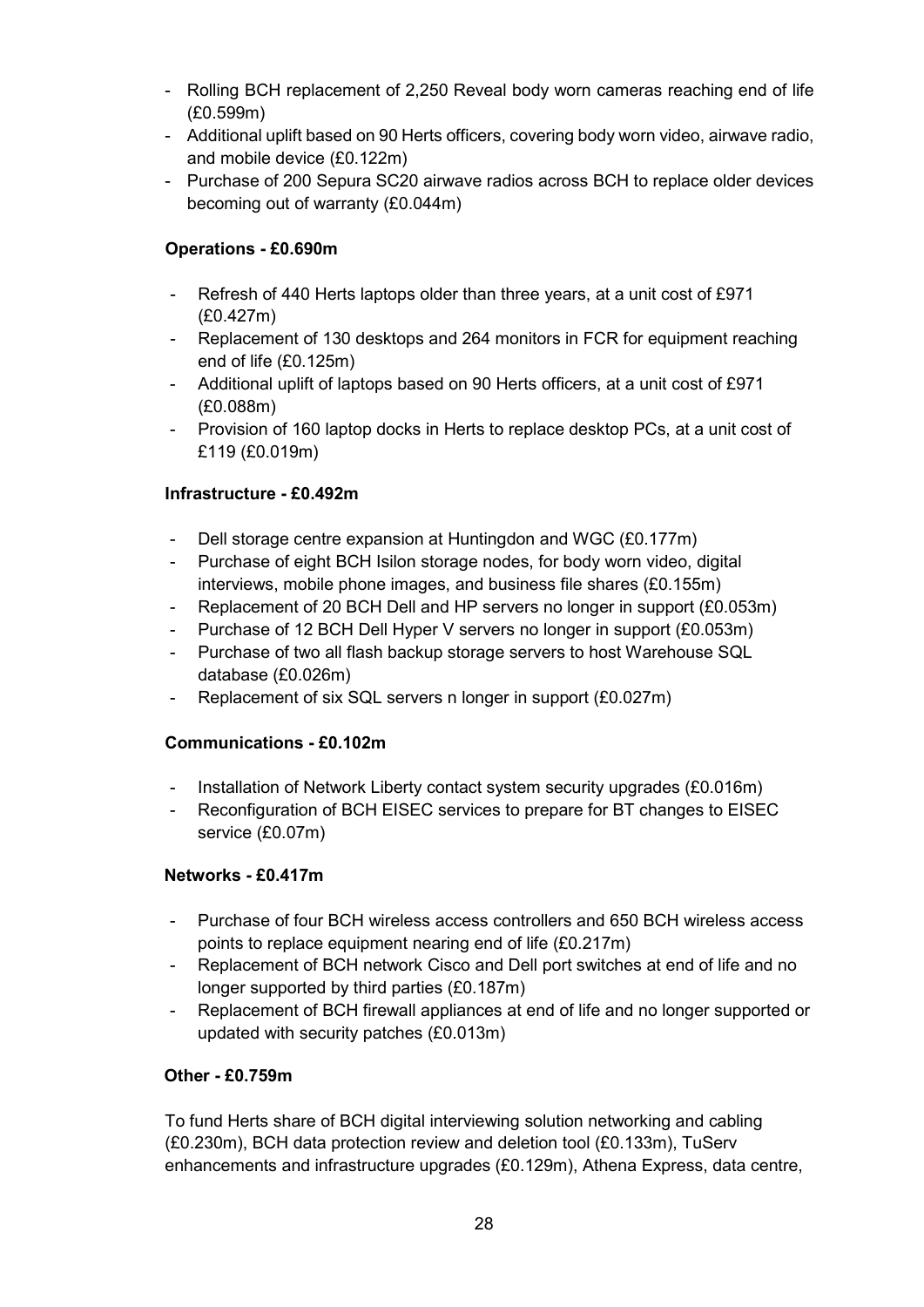and bail changes (£0.115m), CIS decommissioning costs (£0.102m), PowerBI installation for 11 laptops (£0.050m)

| Planned Investment | 2021/22 | 2022/23 | 2023/24 | 2024/25 | <b>Total</b> |
|--------------------|---------|---------|---------|---------|--------------|
|                    | £m      | £m      | £m      | '£m     | £m           |
| <b>ESMCP</b>       | 0.405   | 1.533   | 4.455   | 4.234   | 10.627       |

## **3. Emergency Services Mobile Communications Programme - £0.405m**

3.1 The strategic aim of ESMCP is to deliver a much better voice and data service to the emergency services replacing the Airwave service as a matter of necessity and in doing so, is expected to deliver financial savings nationally. This is a significant programme and may cost in the region of £8m to £10m over the next 3 to 4 years. Up until recently the national programme was working to accelerate the switch off of Airwave to June 2023. This had now been abandoned following a push back on realistic achievability by the Chief Constable leads for the major Home Office law enforcement technology programmes wrote to the Permanent Secretary, expressing widespread concern in policing about the ability of the Home Office to deliver major programmes, of which ESMCP is one. The main planning assumption is Airwave will be switched off in 2025. These figures are subject to the outcome of national work including development of the Full Business Case and the allocation of Core and Non Core costs for which we currently await the outcome.

## **4. Fleet - £1.799m**

4.1 The rolling annual fleet replacement programme is developed each year in conjunction with Chiltern Transport Consortium (CTC), based on age, condition, and mileage of existing fleet vehicles. The programme assumes annual inflation of 2% and the continuation of the current fleet size and so does not take account of the impact of the National Uplift Programme. The figures set-out below reflect the proposals for the introduction of 58 all electric vehicles (to replace current plain admin/pool type vehicles) as set out to December SEB at a cost of £0.238m p.a. It is proposed the Fleet capital programme is reviewed once the new contract prices are known.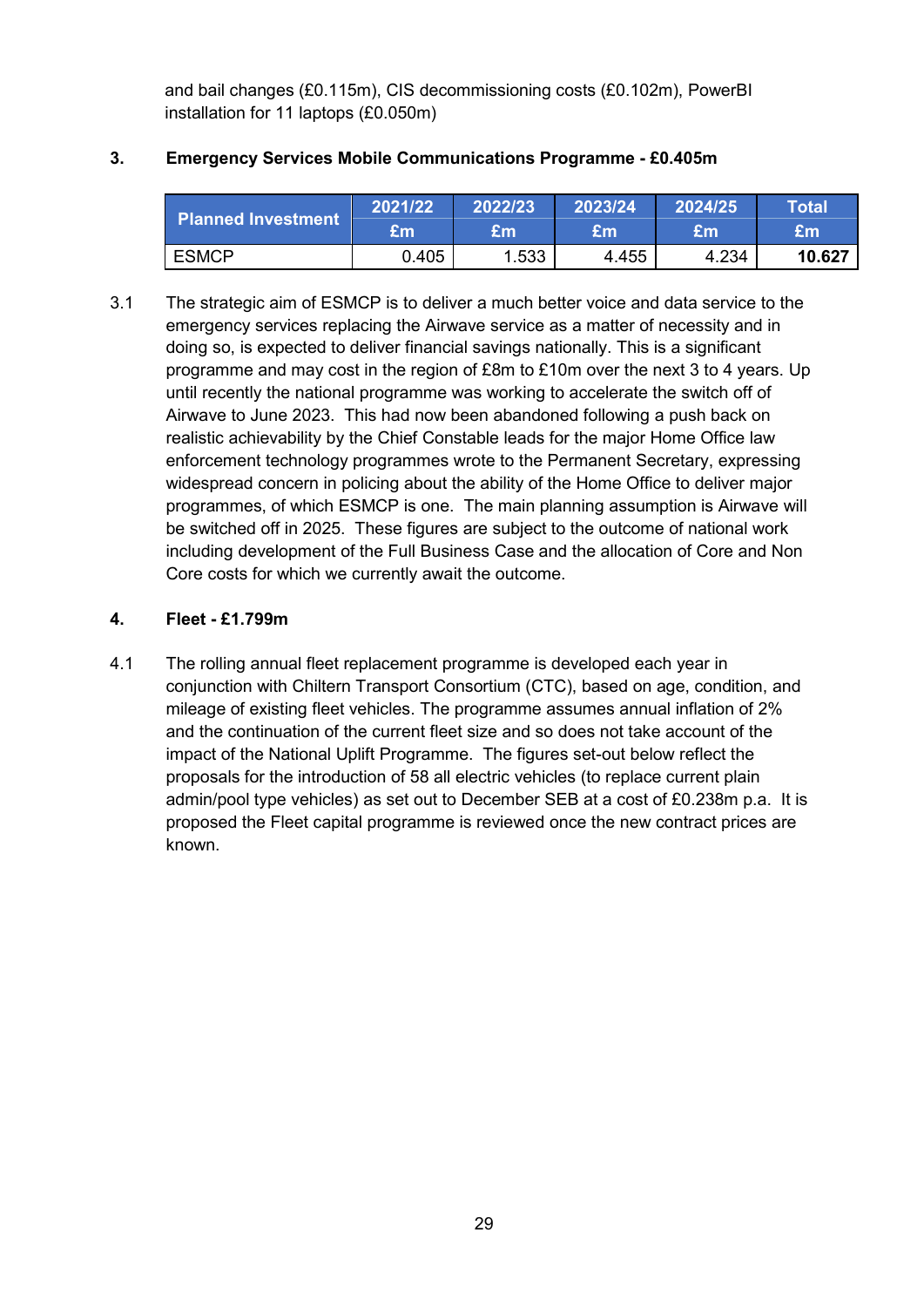# 4.2 The Hertfordshire fleet replacement programme for 2021/22 has been set at £1.799m.

Fleet Replacement Programme

| <b>Planned Replacement</b> | 2021/22 | 2022/23 | 2023/24 | 2024/25 | Total |
|----------------------------|---------|---------|---------|---------|-------|
|                            | £m      | £m      | 'am     | £m      | £m    |
| <b>Replacement Cost</b>    | 1.799   | 1.829   | . 860   | .890    | 7.378 |

# **5. Technical and Specialist Equipment - £0.974m**

5.1 An annual programme is provided for the planned replacement of specialist equipment, and to meet emerging equipment needs. Investment is made to ensure the delivery of efficiencies through smarter working, and the exploiting of new advances in technology.

|                                  | 2021/22 | 2022/23 | 2023/24 | 2024/25 | <b>Total</b> |
|----------------------------------|---------|---------|---------|---------|--------------|
| <b>Planned Expenditure</b>       | £m      | Em      | Em      | £m      | Em           |
| <b>ANPR</b>                      | 0.275   | 0.060   | 0.060   | 0.060   | 0.455        |
| <b>Joint Protective Services</b> | 0.133   | 0.133   | 0.133   | 0.133   | 0.532        |
| <b>CTC Camera Replacement</b>    | 0.066   | 0.066   | 0.066   | 0.066   | 0.264        |
| <b>Access Control</b>            | 0.400   |         |         | -       | 0.400        |
| <b>Specialist Equipment</b>      | 0.100   | 0.100   | 0.100   | 0.100   | 0.400        |
| <b>Total</b>                     | 0.974   | 0.359   | 0.359   | 0.359   | 2.051        |

Table G6: Planned Technical and Specialist Equipment Programme

- 5.2 ANPR (£0.060m) This resource allows the force to maintain investment in the replacement of existing camera sites.
- 5.3 Joint Protective Services and Specialist Equipment (£0.233m) This programme provides for Hertfordshire's contribution to the replacement of specialist forensic and scientific equipment within BCH JPS units and other specialist teams. An annual programme of £0.050m is provided for the planned replacement of specialist equipment, and to meet emerging equipment needs. Investment is made to ensure the delivery of efficiencies through smarter working, and the exploiting of new advances in technology.
- 5.4 CTC Camera Replacement £0.066m. Representing Herts share of a proposed upgrade for each of the 10 BCH mobile camera vans to the Truvelo - LASER cam4Mobile camera. The cameras currently in use, are Truvelo Laser Witness Lite which have reached their end of life, being over 5 years old; several of the components within the product are no longer produced, maintained or supported.
- 5.5 Access Control £0.400m. Funding to replace readers and control panels to the same 'WinPak' system being utilised across Beds and Cambs. In September 2019, JCOB agreed to introduce a single access card solution and in recognition of the need to